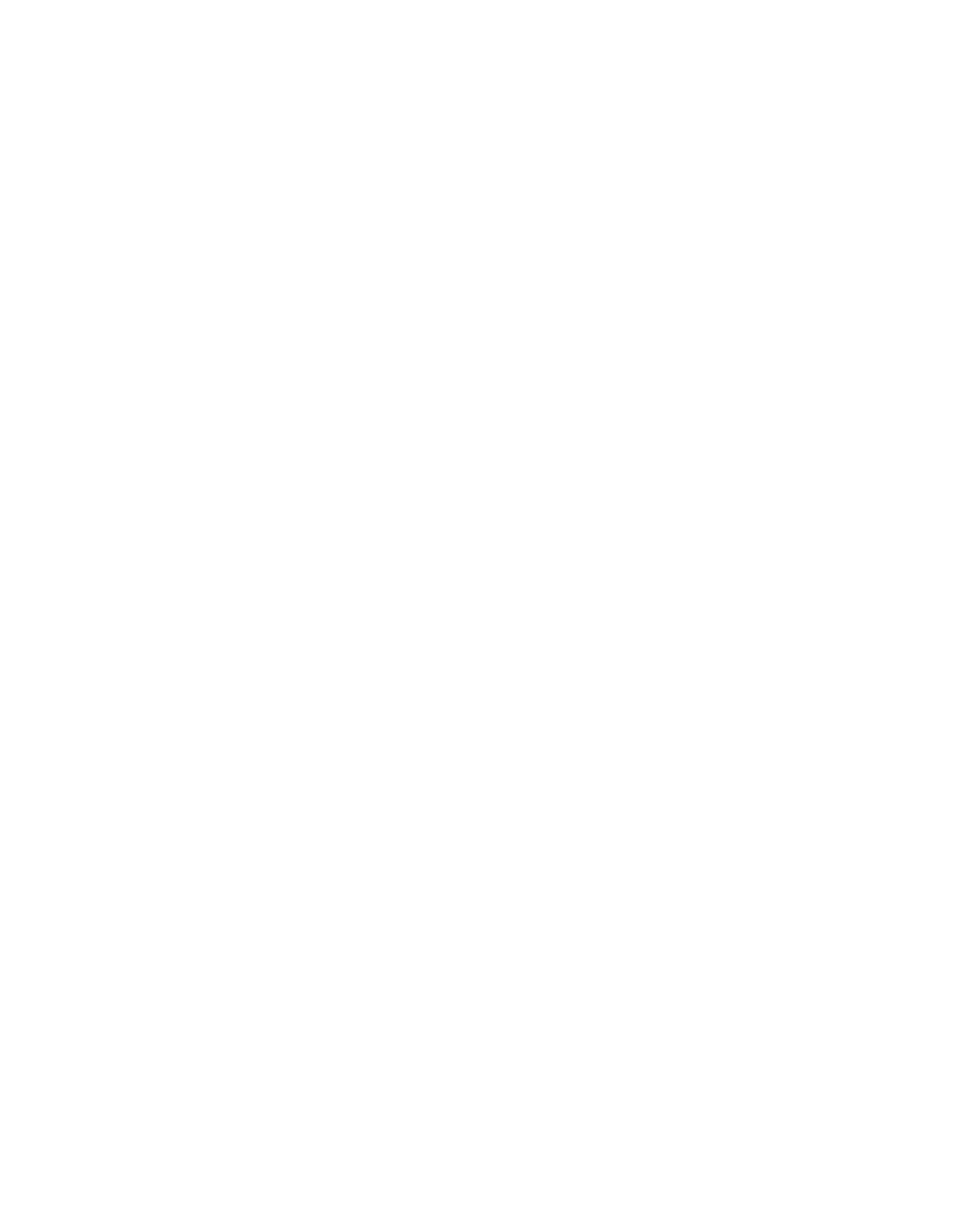### **Notice of Special Meetings**

**NOTICE IS HEREBY GIVEN THAT** Mackenzie Financial Corporation ("**Mackenzie**") will hold a special meeting (each, a "**Special Meeting**") of investors of each of Mackenzie USD Global Tactical Bond Fund and Mackenzie Global Credit Opportunities Fund (each, a "**Fund**") for the purposes of considering and voting on a resolution in connection with each proposed change summarized below (each, a "**Proposal**") and to transact such other business for each Fund as may properly come before a Special Meeting or any adjournments thereof. Each Proposal is further described in the management information circular (the "**Information Circular**") accompanying this Notice. Each Special Meeting will be held concurrently and **virtually on May 10, 2021, at 9:00 a.m**. (Toronto Time) (the "**Meeting Time**").

Investors can join the virtual Special Meeting(s) and submit questions in real time by accessing [https://meet.secureonlinevote.com.](https://meet.secureonlinevote.com/)  To register, investors and duly appointed proxyholders must go to meet.secureonlinevote.com and enter their 12-digit control number located on their Form of Proxy. Upon successful registration, a personalized meeting link will be displayed (if registering in advance of the Meeting Date) or a Join Meeting button will appear (if registering on the Meeting Date). The virtual meeting is hosted on the Zoom teleconferencing platform. To view and participate in the teleconference, attendees must install the Zoom client software application on their smartphone, tablet or computer. Registrants will be prompted to install Zoom when they click on the personalized link or Join Meeting button.

If approved, the Change of Objectives and the Merger (each as defined and described in the accompanying Information Circular) is expected to be implemented on or about June 4, 2021.

| <b>Fund</b>                                 | <b>Proposed Change to Investment Objectives</b>                                                                                                                                                                                                                                                                                                                                 |
|---------------------------------------------|---------------------------------------------------------------------------------------------------------------------------------------------------------------------------------------------------------------------------------------------------------------------------------------------------------------------------------------------------------------------------------|
| Mackenzie USD Global Tactical<br>Bond Fund* | This change is being proposed to align the Fund with Mackenzie Unconstrained<br>Fixed Income Fund and provide investors with a USD version of the Mackenzie<br>Unconstrained Fixed Income Fund.                                                                                                                                                                                 |
|                                             | Under the proposed investment objectives, the Fund will aim to provide a positive<br>total return over a market cycle in U.S. dollars, regardless of market conditions, by<br>investing primarily in fixed-income securities of issuers anywhere in the world and<br>derivative instruments.                                                                                    |
|                                             | The Fund's current investment objectives provide that (i) it aims to generate income<br>in U.S. dollars by investing in a diversified portfolio of fixed-income securities issued<br>by companies or governments of any size, anywhere in the world; and (ii) it seeks<br>to achieve long-term capital growth by investing in fixed-income securities and other<br>instruments. |
|                                             | If this Proposal is approved, the Fund's name will change to Mackenzie USD<br>Unconstrained Fixed Income Fund.                                                                                                                                                                                                                                                                  |

#### **Proposed Change to Fundamental Investment Objectives**

#### **Proposed Fund Merger**

| Terminating Fund                            | <b>Continuing Fund</b>                       |
|---------------------------------------------|----------------------------------------------|
| Mackenzie Global Credit Opportunities Fund* | Mackenzie North American Corporate Bond Fund |

\* Investors in these Funds will vote on the applicable Proposal.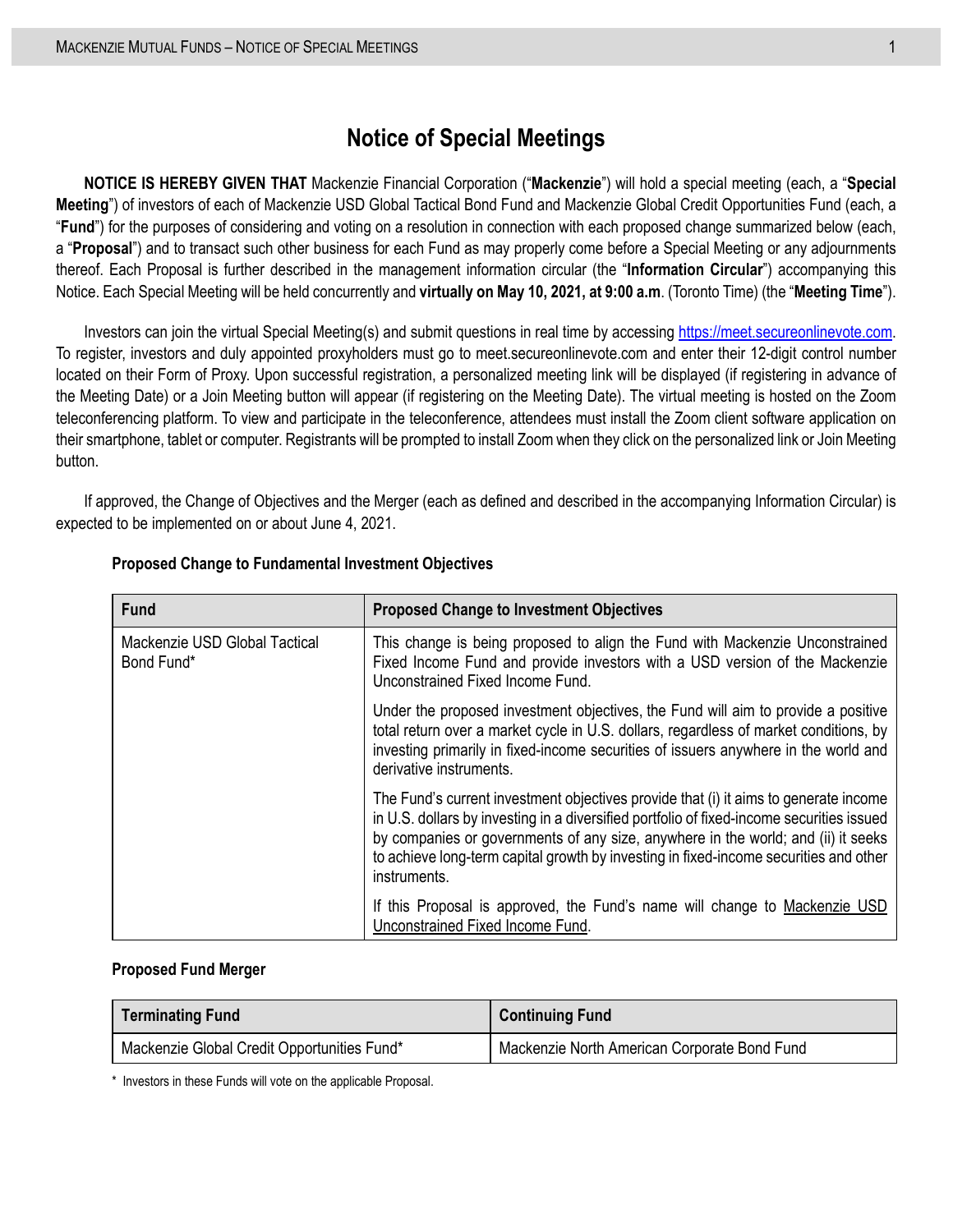You are only entitled to vote at a Special Meeting if you were an investor of record in the applicable Fund as of the close of business on March 22, 2021 (the "**Record Date**").

**If you are entitled to vote at, but are unable to virtually attend a Special Meeting, you may exercise your voting rights by using the form of proxy which was mailed to you on or about April 5, 2021, according to one of the following three methods:**

- **1. Accessing www.secureonlinevote.com, entering the 12-digit control number that is located on your form of proxy and following the simple instructions on that website;**
- **2. Faxing your completed form of proxy to Doxim at 1-888-496-1548 (toll free); or**
- **3. Signing and dating the form of proxy and returning it using the postage-paid return envelope enclosed with this package, addressed to Proxy Processing, 402-1380 Rodick Rd, Markham ON L3R 9Z9.**

#### **To be valid at a Special Meeting, your form of proxy must be received by 5:00 p.m. (Toronto Time) on May 7, 2021.**

At each Special Meeting, two or more of a Fund's investors, present in person, by internet, phone or represented by proxy, will constitute a quorum. If quorum is not achieved at a Special Meeting, the Special Meeting will be adjourned to May 13, 2021, or such other date as Mackenzie may determine, at the same time and location.

#### **Mackenzie, as manager of each Fund, recommends that you vote in favour of each proposed Reorganization applicable to you.**

The governance of the Funds involves the Funds' Independent Review Committee (the "**IRC**") which was formed to review, among other things, conflict-of-interest matters referred to it by Mackenzie, as manager of the Funds. The IRC of the Funds has reviewed the Merger and has determined that the Merger, if implemented, would achieve a fair and reasonable result for each of Mackenzie Global Credit Opportunities Fund and Mackenzie North American Corporate Bond Fund.

While the IRC has determined that the implementation of the Merger would achieve a fair and reasonable result for the Funds, **it is not the role of the IRC to recommend that unitholders vote in favour of the Proposals**.

Additional information regarding each Fund is contained in the relevant simplified prospectus, annual information form, most recently filed fund facts document, most recent management report of fund performance and the most recent annual and interim financial statements. You can obtain these documents at no cost in any of the following ways:

- by accessing the Mackenzie website at www.mackenzieinvestments.com;
- by accessing the SEDAR website at www.sedar.com;
- by emailing Mackenzie at service@mackenzieinvestments.com;
- by calling Mackenzie, toll free, during normal business hours at 1-800-387-0614 (outside of Greater Toronto), 416-922-3217 (inside Greater Toronto), 1-800-387-0615 (Bilingual) or 1-888-465-1668 (Asian investor services);
- by faxing a request to Mackenzie at 416-922-5660 (inside Greater Toronto) or, toll free, at 1-866-766-6623; or
- by mailing a request to Mackenzie at 180 Queen Street West, Toronto, Ontario M5V 3K1.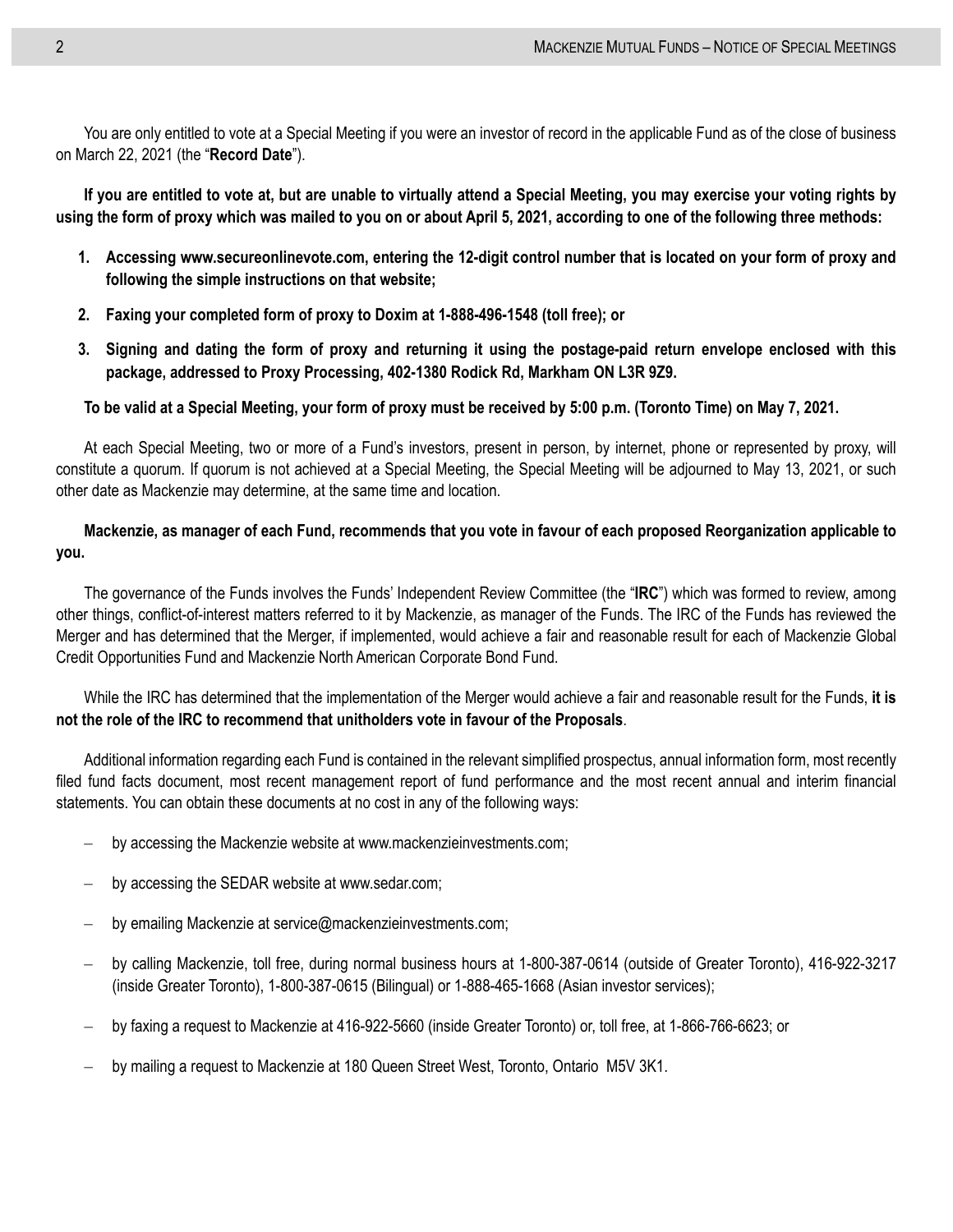DATED the 5<sup>th</sup> day of April 2021

By order of the Board of Directors of Mackenzie Financial Corporation, as manager of the Funds

N. Unt

Nick Westlind **Secretary**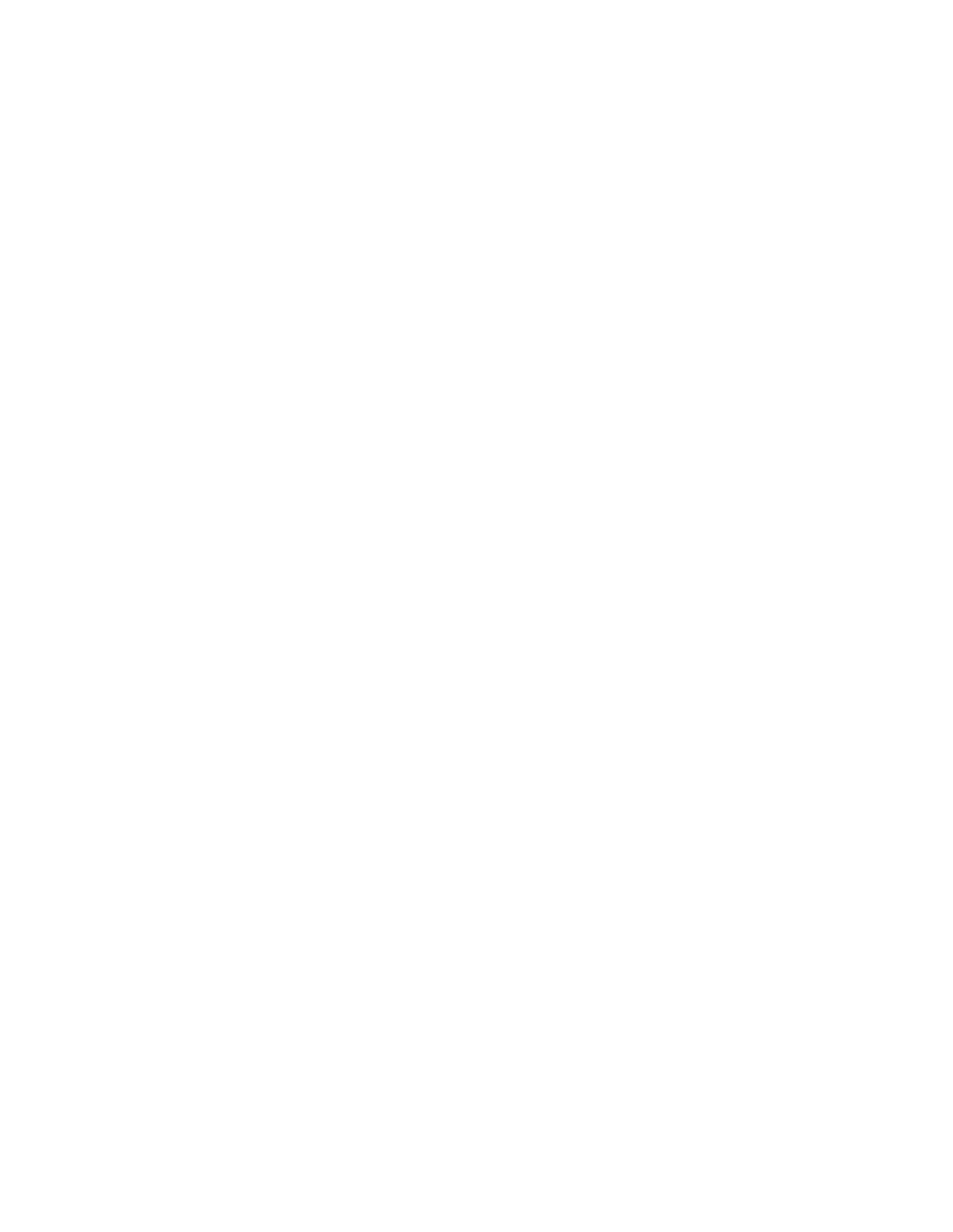

# **MANAGEMENT INFORMATION CIRCULAR**

**April 5, 2021**

Mackenzie USD Global Tactical Bond Fund Mackenzie Global Credit Opportunities Fund

(collectively, the "**Funds**" and each, individually, a "**Fund**")

# **SPECIAL MEETINGS OF UNITHOLDERS TO BE HELD ON MAY 10, 2021**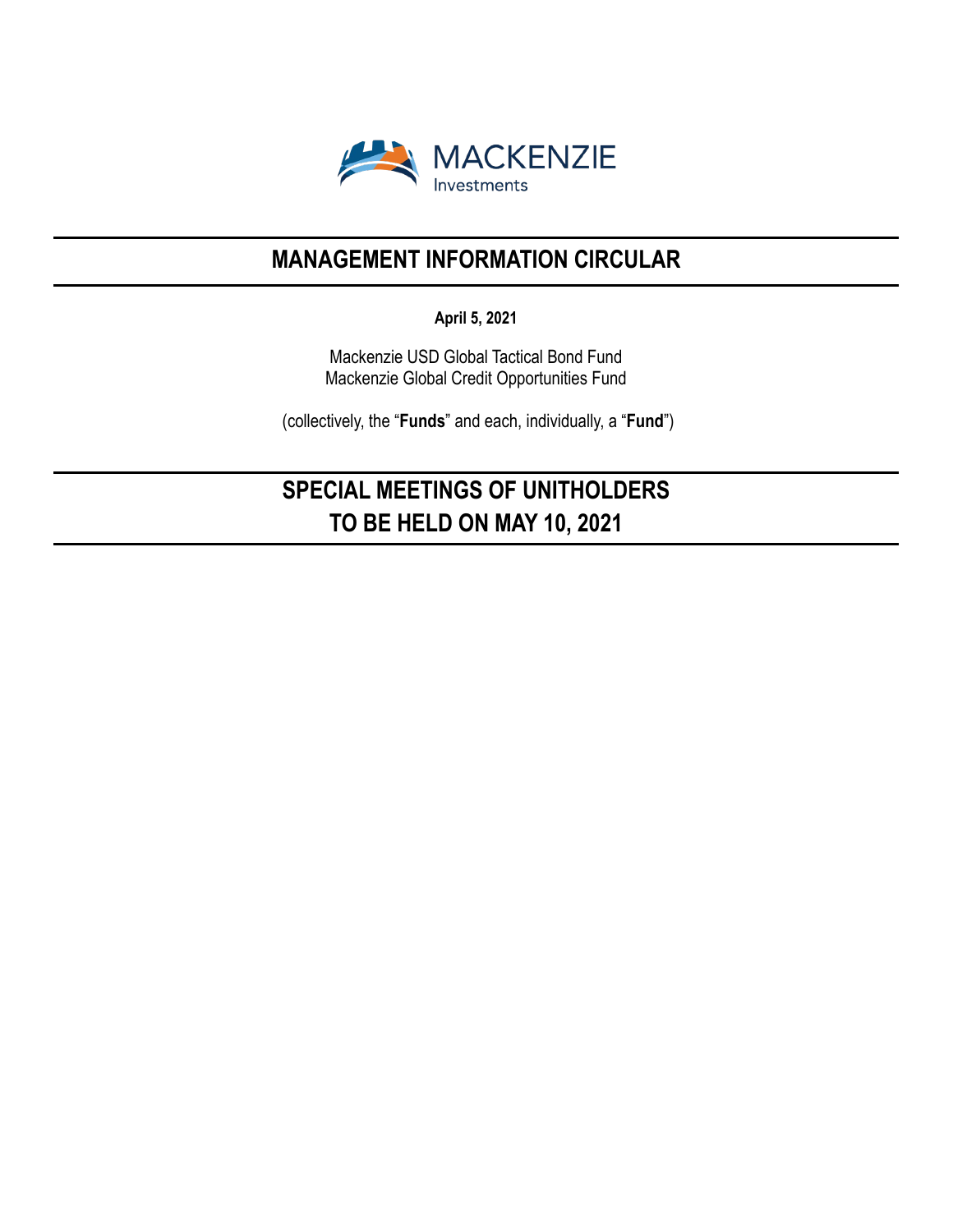# **Table of Contents**

| Proposed Merger of Mackenzie Global Credit Opportunities Fund into Mackenzie North American Corporate Bond Fund7 |  |
|------------------------------------------------------------------------------------------------------------------|--|
|                                                                                                                  |  |
|                                                                                                                  |  |
|                                                                                                                  |  |
|                                                                                                                  |  |
|                                                                                                                  |  |
|                                                                                                                  |  |
|                                                                                                                  |  |
|                                                                                                                  |  |
|                                                                                                                  |  |
|                                                                                                                  |  |
|                                                                                                                  |  |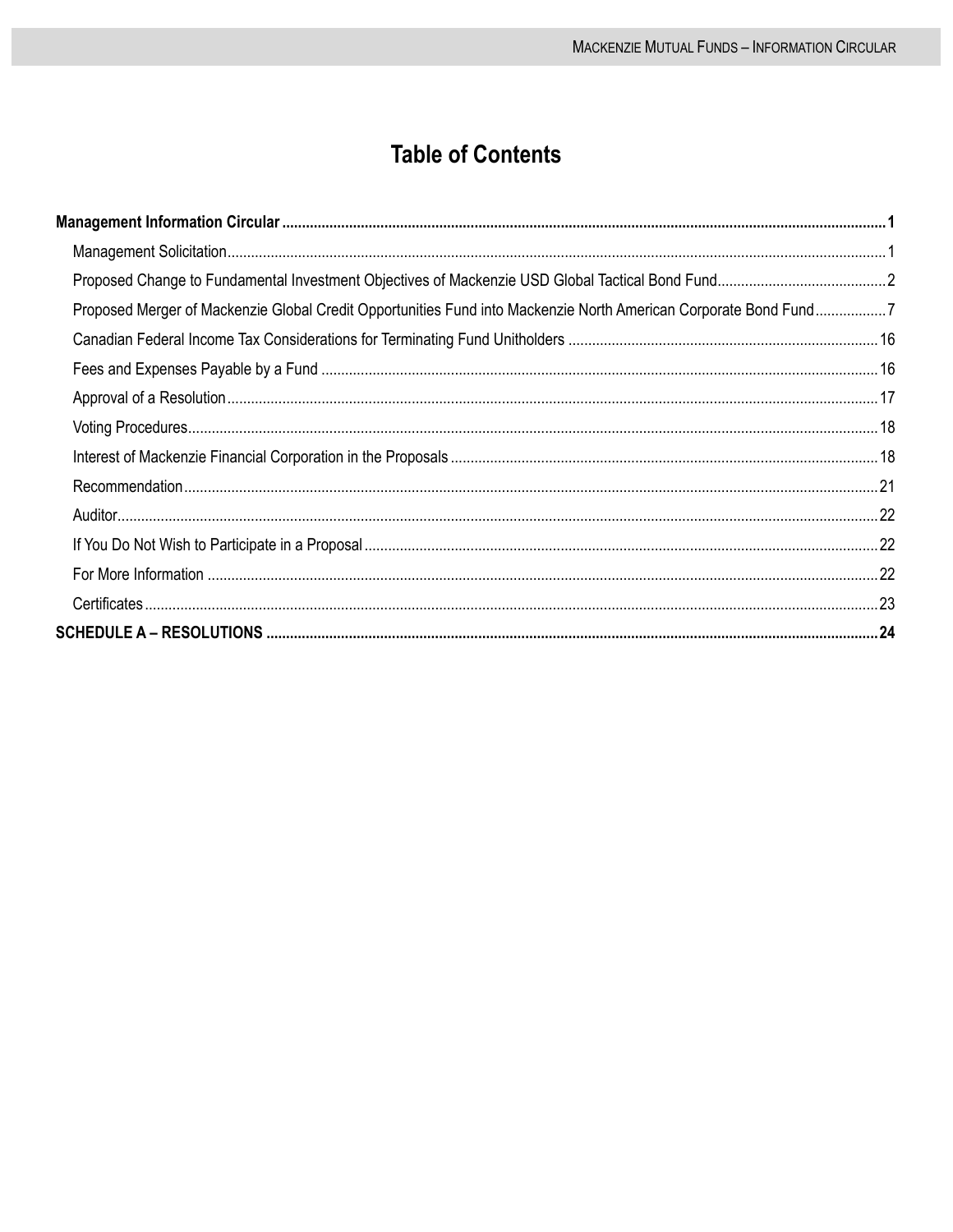# <span id="page-8-0"></span>**Management Information Circular**

April 5, 2021

### <span id="page-8-1"></span>**Management Solicitation**

This management information circular ("**Information Circular**") is provided by Mackenzie Financial Corporation ("**Mackenzie**"), the manager of the Funds.

For each Fund, Mackenzie will hold a virtual special meeting of investors (each, a "**Special Meeting**") on May 10, 2021, at 9:00 a.m. (Toronto Time) (the "**Meeting Time**") to consider and vote on the applicable resolution attached hereto as Schedule A (each, a "**Resolution**") to approve the applicable proposal described within this Information Circular (each, a "**Proposal**"). Each Special Meeting will be held concurrently at the Meeting Time.

**Due to the COVID-19 pandemic and current restrictions placed on public gatherings, investors will not be able to attend the Special Meeting physically.** Investors and duly appointed proxyholders will have an equal opportunity to participate virtually at the Special Meeting(s) as they would at a physical meeting, provided they remain connected via internet or phone at all times during the Special Meeting. It is the responsibility of each investor to ensure they are connected before, and for the duration of, the Special Meeting(s).

Investors can join the virtual Special Meeting(s) and submit questions in real time by accessing https://meet.secureonlinevote.com. To register, investors and duly appointed proxyholders must go to meet.secureonlinevote.com and enter their 12-digit control number located on their Form of Proxy. Upon successful registration, a personalized meeting link will be displayed (if registering in advance of the Meeting Date) or a Join Meeting button will appear (if registering on the Meeting Date). The virtual meeting is hosted on the Zoom teleconferencing platform. To view and participate in the teleconference, attendees must install the Zoom client software application on their smartphone, tablet or computer. Registrants will be prompted to install Zoom when they click on the personalized link or Join Meeting button.

If a Special Meeting is adjourned, it will be adjourned to May 13, 2021, or such other date as Mackenzie may determine, at the same time and location (the "**Adjournment Time**").

**Mackenzie, as manager of each Fund, is providing this Information Circular in connection with its solicitation of proxies for use at each Special Meeting. Mackenzie makes this solicitation on behalf of each Fund. Mackenzie or its agents may solicit these proxies by mail, personally, by telephone, by email or by facsimile transmission.**

#### **Mackenzie is an indirect subsidiary of Power Financial Corporation.**

Except as otherwise stated, the information contained in this Information Circular is current to March 8, 2021.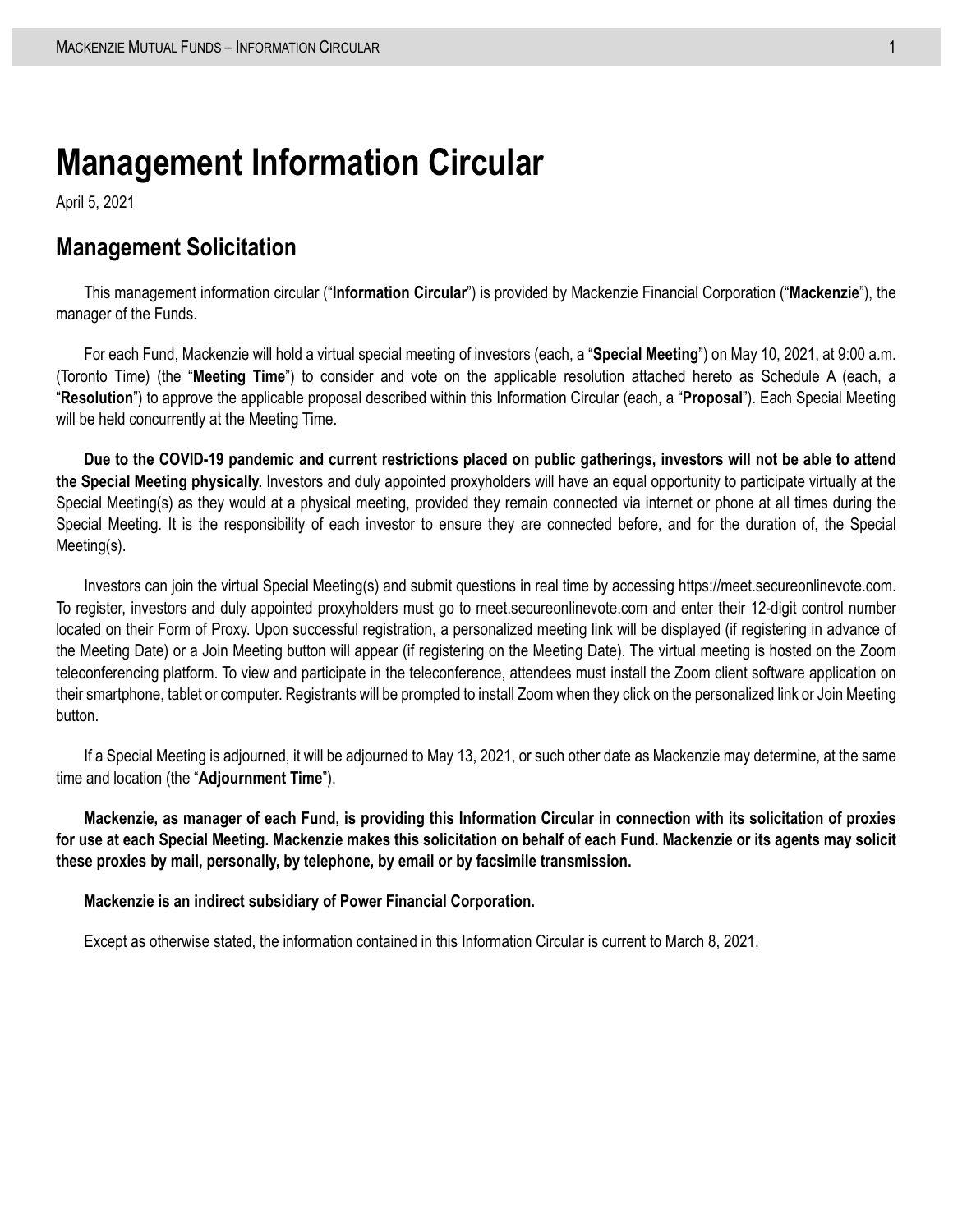# <span id="page-9-0"></span>**Proposed Change to Fundamental Investment Objectives of Mackenzie USD Global Tactical Bond Fund**

#### **Proposal**

At the Special Meeting of investors of Mackenzie USD Global Tactical Bond Fund (for the purposes of this section, the "**Fund**"), investors of the Fund will be asked to consider and vote on a Resolution approving a change to the fundamental investment objectives of the Fund (the "**Change of Objectives**"). If the Resolution is approved and the Change of Objectives is implemented, the Fund's name will change from Mackenzie USD Global Tactical Bond Fund to Mackenzie USD Unconstrained Fixed Income Fund.

#### **Reasons for the Proposed Change of Objectives and Background Information**

The Change of Objectives is being proposed to repurpose the Fund. Since its inception date in May 2015, the Fund has not gathered significant retail assets (as of February 28, 2021, the Fund had \$25M (USD) in assets). The Change of Objectives will align the Fund with Mackenzie's flagship mutual fund the Mackenzie Unconstrained Fixed Income Fund, which is managed by the same Fixed Income team. If approved, the Change of Objectives will provide investors with access to a USD version of the Mackenzie Unconstrained Fixed Income Fund.

In addition, although the historical performance of other funds is not indicative of the future performance of the Fund, based on the historical performance of Mackenzie Unconstrained Fixed Income Fund, Mackenzie believes that the Fund has the potential to achieve better risk-adjusted returns and downside risk mitigation over the long-term under the proposed investment objectives.

#### **Procedure for the Change of Objectives**

If the Change of Objectives is approved at the Special Meeting, the revised investment objectives are expected to become effective on or about June 4, 2021.

**Except for transaction costs associated with buying and selling portfolio securities, Mackenzie will bear all of the expenses incurred to effect the Change of Objectives.**

#### **Tax Implications of the Change of Objectives**

There are no material tax consequences for Fund investors as a result of the Change of Objectives.

The Fund is expected to realize tax losses as a result of the portfolio turnover resulting from the Change of Objectives. As of March 8, 2021, it is not expected that the Fund will make a distribution to unitholders.

#### **Fee Implications**

If the Change of Objectives occurs, all series of securities of the Fund will have lower management fees and/or administration fees to align with the management fees and administration fees of Mackenzie Unconstrained Fixed Income Fund.

#### **Summary of Voting Units**

The Fund is authorized to issue an unlimited number of units in each series. The number of units in each series of the Fund that were issued and outstanding as of March 8, 2021 (for the purposes of this section, the "**Voting Units**") are set out in the following table.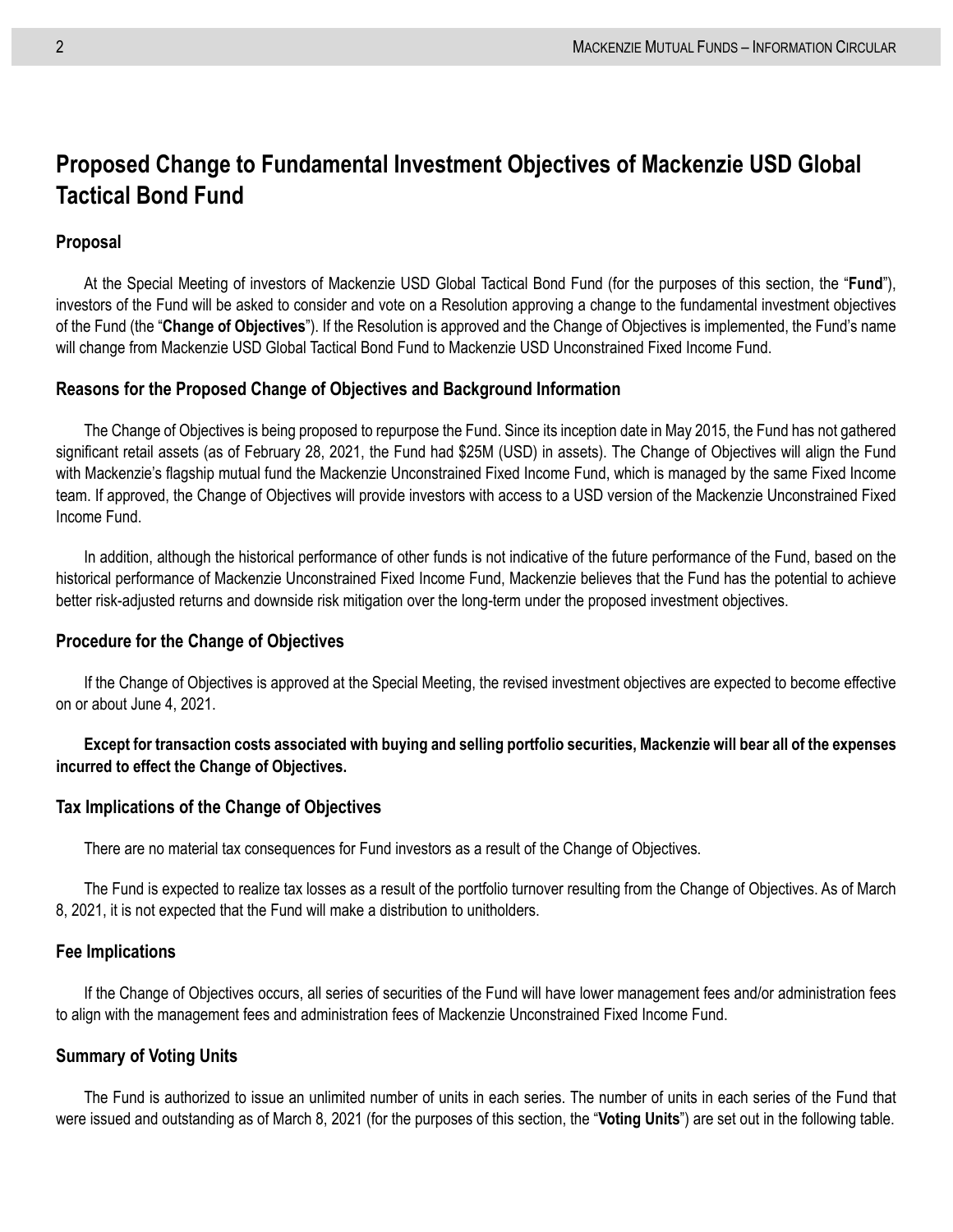| <b>Series</b>      | <b>Number of Voting Units</b> |
|--------------------|-------------------------------|
| Series A           | 36,930.756                    |
| Series D           | 1,786.921                     |
| Series F           | 1,220,617.165                 |
| Series FB          | 243.464                       |
| Series SC          | 163,491.325                   |
| Series PW          | 16,129,346.11                 |
| <b>Series PWFB</b> | 17,855.236                    |
| Series PWX         | 292,476.17                    |
| Total              | 310,416.401                   |

#### **Principal Holders**

As of March 8, 2021, 2021, no investors held 10% or more of the Voting Units of the Fund.

To the extent that Mackenzie or any fund managed by Mackenzie directly owns Voting Units of the Fund, it will refrain from voting in respect of those units at the Special Meeting of the Fund.

As at the close of business on March 8, 2021, the directors and senior officers of Mackenzie owned less than 1% of the Voting Units of the Fund.

#### **Fees and Expenses**

The following table sets out the management fees and administration fees paid by the Fund for the year ended March 31, 2020, and the period from April 1, 2020 to March 8, 2021.

| <b>Fees</b>                | <b>Year Ended March 2020</b><br>Amount (\$) | April 2020 to March 8, 2021)<br>Amount (\$) |
|----------------------------|---------------------------------------------|---------------------------------------------|
| Management Fees            | \$95,177                                    | \$179,762                                   |
| <b>Administration Fees</b> | \$17,105                                    | \$30,310                                    |

#### **Comparison of the Current Investment Objectives with the Proposed Investment Objectives**

The following table sets out the Fund's current investment objectives and the investment objectives proposed pursuant to the Change of Objectives.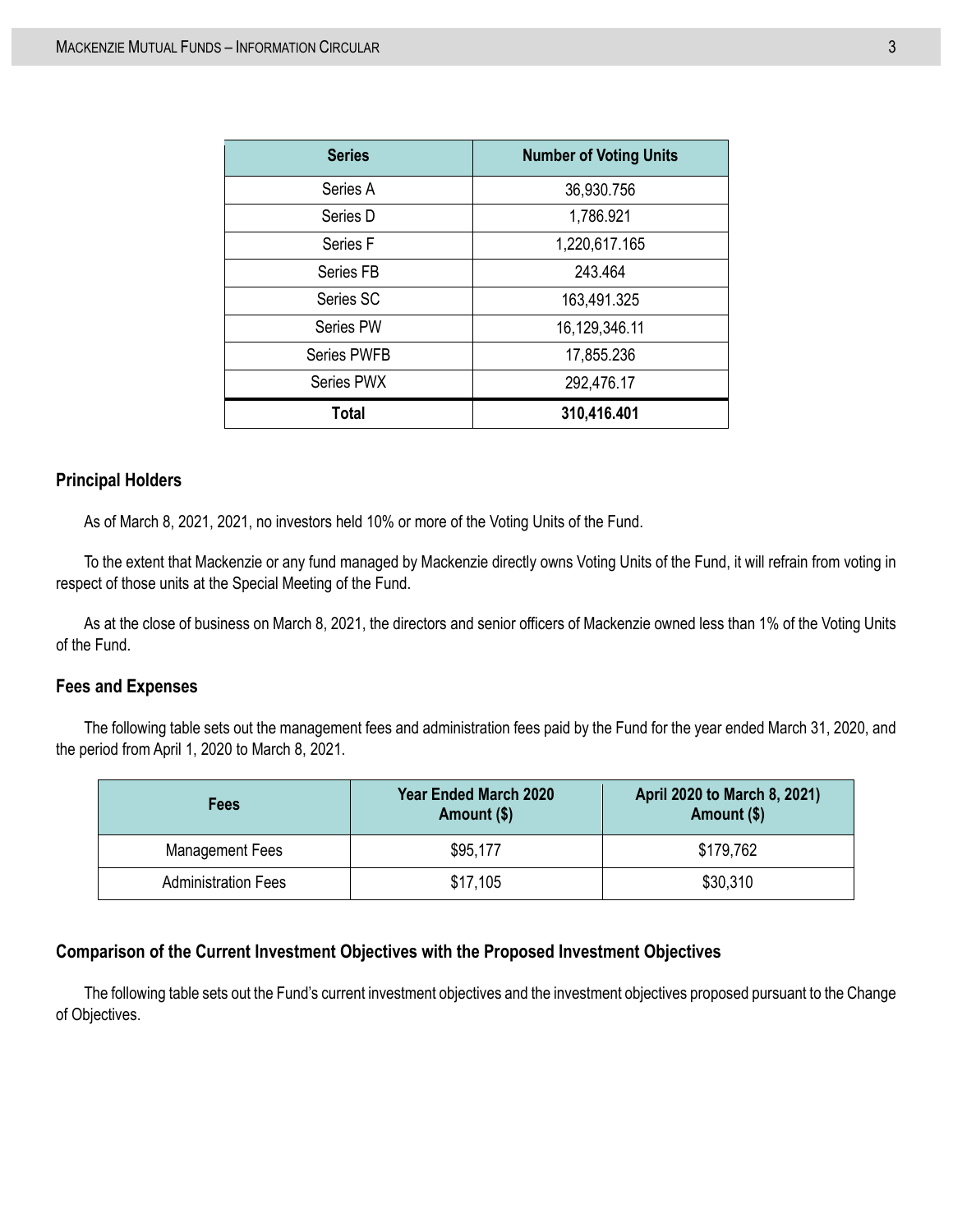|                              | <b>Current</b>                                                                                                                                                                                                                                                                                                                                                                                                                                                                                                                                                                                                                                                                                                                                                                                                                                                                                                                                                                                                                                                                                                                                                                                                                                                                                                                                                                                                                                                                                                                                                                                                                                                                                                                                                                                                                                                                                                                                                                                                                                                                                              | <b>Proposed</b>                                                                                                                                                                                                                                                                                                                                                                                                                                                                                                                                                                                                                                                                                                                                                                                                                                                                                                                                                                                                                                                                                                                                                                                                                                                                                                                                                                                                                                                                                                                                                                                                                                                                                                                                                                                                                                                                                                                                                                                                                                                                                                                                                                      |
|------------------------------|-------------------------------------------------------------------------------------------------------------------------------------------------------------------------------------------------------------------------------------------------------------------------------------------------------------------------------------------------------------------------------------------------------------------------------------------------------------------------------------------------------------------------------------------------------------------------------------------------------------------------------------------------------------------------------------------------------------------------------------------------------------------------------------------------------------------------------------------------------------------------------------------------------------------------------------------------------------------------------------------------------------------------------------------------------------------------------------------------------------------------------------------------------------------------------------------------------------------------------------------------------------------------------------------------------------------------------------------------------------------------------------------------------------------------------------------------------------------------------------------------------------------------------------------------------------------------------------------------------------------------------------------------------------------------------------------------------------------------------------------------------------------------------------------------------------------------------------------------------------------------------------------------------------------------------------------------------------------------------------------------------------------------------------------------------------------------------------------------------------|--------------------------------------------------------------------------------------------------------------------------------------------------------------------------------------------------------------------------------------------------------------------------------------------------------------------------------------------------------------------------------------------------------------------------------------------------------------------------------------------------------------------------------------------------------------------------------------------------------------------------------------------------------------------------------------------------------------------------------------------------------------------------------------------------------------------------------------------------------------------------------------------------------------------------------------------------------------------------------------------------------------------------------------------------------------------------------------------------------------------------------------------------------------------------------------------------------------------------------------------------------------------------------------------------------------------------------------------------------------------------------------------------------------------------------------------------------------------------------------------------------------------------------------------------------------------------------------------------------------------------------------------------------------------------------------------------------------------------------------------------------------------------------------------------------------------------------------------------------------------------------------------------------------------------------------------------------------------------------------------------------------------------------------------------------------------------------------------------------------------------------------------------------------------------------------|
| <b>Investment Objectives</b> | The Fund aims to generate income in U.S. dollars by<br>investing primarily in a diversified portfolio of fixed-income<br>securities issued by companies or governments of any size,<br>anywhere in the world.<br>The Fund also seeks to achieve long-term capital growth<br>by investing in fixed-income securities and other<br>instruments.<br>Any change to the fundamental investment objectives of<br>the Fund must be approved by a majority of votes cast at a<br>meeting of securityholders held for that purpose.                                                                                                                                                                                                                                                                                                                                                                                                                                                                                                                                                                                                                                                                                                                                                                                                                                                                                                                                                                                                                                                                                                                                                                                                                                                                                                                                                                                                                                                                                                                                                                                  | The Fund aims to provide a positive total return over a<br>market cycle in U.S. dollars, regardless of market<br>conditions, by investing primarily in fixed-income securities<br>of issuers anywhere in the world and derivative<br>instruments.<br>Any change to the fundamental investment objectives of<br>the Fund must be approved by a majority of votes cast at a<br>meeting of securityholders held for that purpose.                                                                                                                                                                                                                                                                                                                                                                                                                                                                                                                                                                                                                                                                                                                                                                                                                                                                                                                                                                                                                                                                                                                                                                                                                                                                                                                                                                                                                                                                                                                                                                                                                                                                                                                                                       |
| <b>Investment Strategies</b> | The investment approach follows a value investment style<br>maximizing the relative value for risk around the world. The<br>Fund has the flexibility to invest across all fixed-income<br>credit qualities and can invest in a wide variety of assets<br>from anywhere in the world including government bonds,<br>high yield bonds and loans. The Fund can allocate to<br>assets across structures, sectors, currencies and countries.<br>The Fund may invest up to 100% of its net assets in any<br>one sector.<br>The Fund may invest in securities that have a credit rating<br>below "BBB-" as rated by a recognized credit rating<br>organization and may invest in unrated debt instruments.<br>Where securities have a lower credit quality, a bottom-up<br>approach including an analysis of business, cash flows and<br>recovery value will also be used to value the opportunity.<br>The Fund actively manages its non-U.S. currency exposure<br>but is expected to be predominantly hedged back to the<br>U.S. dollar for the majority of the time.<br>The Fund has obtained regulatory approval to invest up to<br>20% of its net assets, taken at market value at the time of<br>purchase, in government or supranational agency-issued<br>or guaranteed debt securities of any one issuer with a credit<br>rating of "AA" or higher and, similarly, up to 35% of its net<br>assets in government or supranational agency-issued or<br>guaranteed debt securities of any one issuer with a credit<br>rating of "AAA" or higher. These investments may increase<br>the Fund's exposure to concentration risk, credit risk and<br>foreign markets risk as described under "What are the<br>General Risks of Investing in a Mutual Fund?". Please see<br>the "Introduction to Part $B - What$ Does the Fund Invest<br>In?" section of this simplified prospectus for more details<br>regarding this regulatory approval.<br>The Fund may hold cash and/or short-term debt securities<br>in anticipation of, or in response to, unfavourable market<br>conditions; and/or for liquidity purposes. | The Fund's investments may include investment-grade<br>bonds; lower quality fixed-income investments, which may<br>include instruments that have a weighted average credit<br>quality below investment grade (rated below "BBB-" by a<br>recognized credit rating organization) or that are unrated;<br>mortgage- and asset-backed securities; preferred shares;<br>floating rate debt instruments and other floating securities.<br>Floating rate debt instruments generally pay interest at<br>rates that are variable or reset periodically at a margin<br>above a generally recognized base lending rate such as the<br>prime rate or LIBOR. The Fund is expected to hold a large<br>portion of its assets in high-yield debt securities. The<br>portfolio manager may vary the weighted average credit<br>quality.<br>Generally, the Fund will not invest more than 5% of its<br>assets in equity investments, in addition to any preferred<br>shares it may hold.<br>The investment approach follows a macro and fundamental<br>analysis to select investments for the Fund, by reviewing<br>the values of the Fund's investments on an ongoing basis,<br>paying particular attention to credit quality and interest rate<br>risk.<br>The Fund will use equity and/or fixed-income derivative<br>instruments to reduce overall volatility with a focus on<br>mitigating downside risk. For example, the Fund may<br>employ a collar strategy which involves buying put options<br>and selling call options. Buying put options mitigates<br>negative returns during down markets, while selling call<br>options typically pays for a portion of the put option cost<br>and mitigates negative returns through the collection of<br>premiums, but also limits the upside return potential of the<br>Fund. The Fund will employ a flexible approach to its use<br>of derivative instruments, and has the ability to<br>opportunistically use options, swaps, futures and forward<br>contracts for hedging or non-hedging purposes under<br>different market conditions. The Fund may use derivative<br>instruments where the underlying interest of the derivative<br>is an ETF. |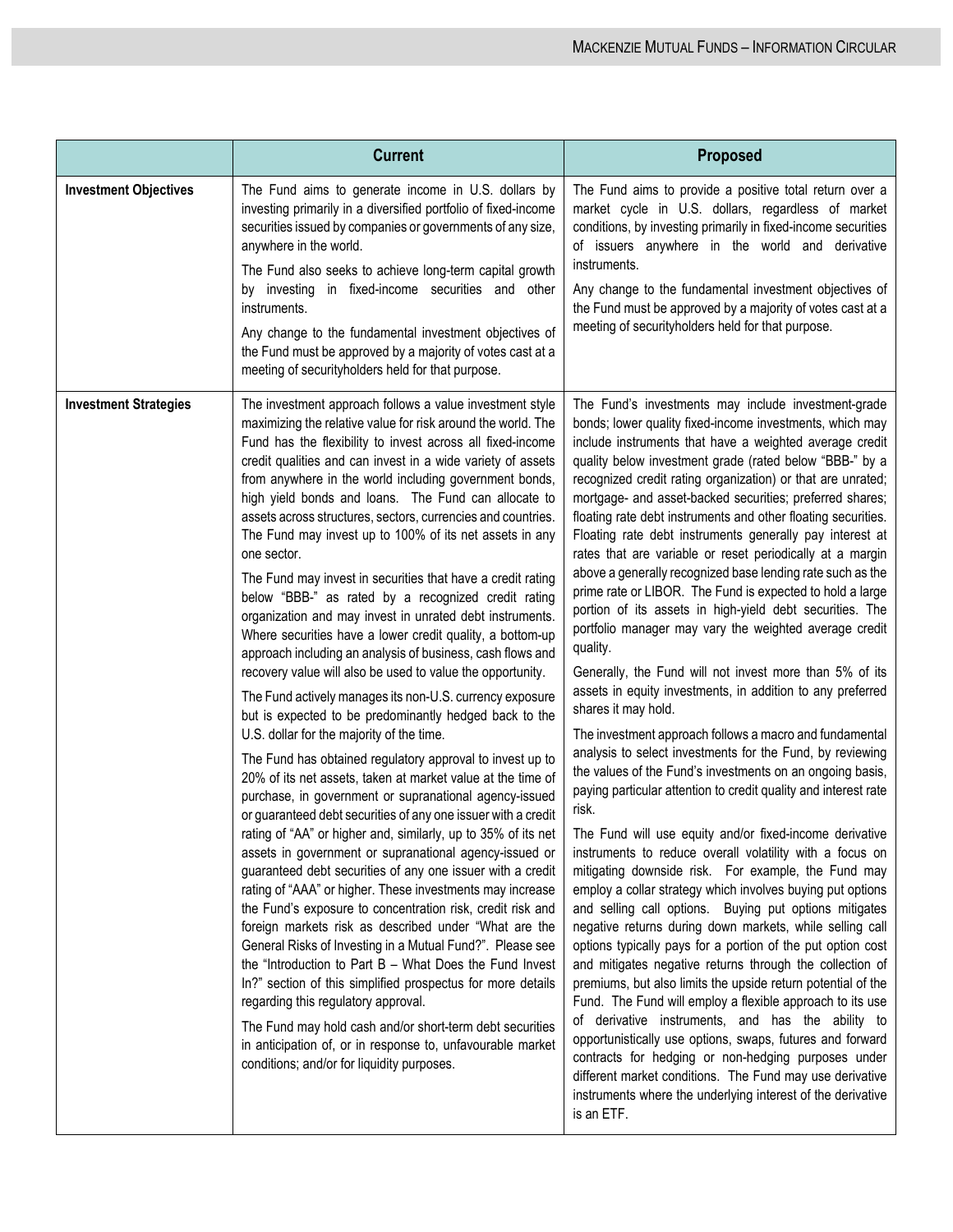|                                          | <b>Current</b>                                                                                                                                                                                                                                                                                                                                                                                                                                                                                                                                                                                                                                                                                                                                                                                                                  | <b>Proposed</b>                                                                                                                                                                                                                                                                                                                                                                                                                                                                                                                                                                                                                                                                                                                                                                                                                                                                                                                                                                                                                                                                     |
|------------------------------------------|---------------------------------------------------------------------------------------------------------------------------------------------------------------------------------------------------------------------------------------------------------------------------------------------------------------------------------------------------------------------------------------------------------------------------------------------------------------------------------------------------------------------------------------------------------------------------------------------------------------------------------------------------------------------------------------------------------------------------------------------------------------------------------------------------------------------------------|-------------------------------------------------------------------------------------------------------------------------------------------------------------------------------------------------------------------------------------------------------------------------------------------------------------------------------------------------------------------------------------------------------------------------------------------------------------------------------------------------------------------------------------------------------------------------------------------------------------------------------------------------------------------------------------------------------------------------------------------------------------------------------------------------------------------------------------------------------------------------------------------------------------------------------------------------------------------------------------------------------------------------------------------------------------------------------------|
| <b>Investment Strategies</b><br>(cont'd) | Depending on market conditions, the portfolio manager's<br>investment style may result in a higher portfolio turnover<br>rate than less actively managed funds. Although generally<br>the higher the Fund's portfolio turnover rate, the higher its<br>trading expenses, in the case of this Fund, which holds<br>fixed-income products that are traded over the counter<br>(rather than on an exchange), there may be situations<br>where increased turnover actually reduces trading costs.<br>The higher the portfolio turnover rate the greater the<br>probability that you will receive a distribution of capital gains<br>from the Fund, which may be taxable if you hold the Fund<br>outside a registered plan. There is no proven relationship<br>between a high turnover rate and the performance of a<br>mutual fund. | The Fund may invest in all types of government and<br>corporate fixed-income securities and instruments. It will<br>employ a flexible approach, investing across various fixed-<br>income credit ratings, duration, structures, sectors,<br>currencies and countries, and may, at any time, invest a<br>significant portion of its net assets in any one area noted<br>above.<br>The Fund actively manages its non-U.S. currency exposure<br>but is expected to be predominantly hedged back to the<br>U.S. dollar for the majority of the time.<br>The Fund may hold cash and/or short-term debt securities<br>in anticipation of, or in response to, unfavourable market<br>conditions; and/or for liquidity purposes.                                                                                                                                                                                                                                                                                                                                                            |
|                                          | The Fund may hold a portion of its net assets in securities<br>of other investment funds, including ETFs, which may be<br>managed by us, in accordance with its investment<br>objectives. For more information see the "Fund of Funds"<br>disclosure under "Fees and Expenses".<br>In accordance with applicable securities regulations or as<br>permitted by the exemptions from these regulations, and as<br>further described in the "Introduction to Part B - What Does<br>the Fund Invest In?" section of this simplified prospectus,<br>the Fund may<br>in addition to the derivatives use described<br>above, use derivatives for other hedging and<br>non-hedging purposes;                                                                                                                                             | Depending on market conditions, the portfolio manager's<br>investment style may result in a higher portfolio turnover<br>rate than less actively managed funds. Although generally<br>the higher the Fund's portfolio turnover rate, the higher its<br>trading expenses, in the case of this Fund, which holds<br>fixed-income products that are traded over the counter<br>(rather than on an exchange), there may be situations<br>where increased turnover actually reduces trading costs.<br>The higher the portfolio turnover rate the greater the<br>probability that you will receive a distribution of capital gains<br>from the Fund, which may be taxable if you hold the Fund<br>outside a registered plan. There is no proven relationship<br>between a high turnover rate and the performance of a<br>mutual fund.                                                                                                                                                                                                                                                     |
|                                          | engage in securities lending, repurchase and<br>reverse repurchase transactions;<br>engage in short selling (the portfolio manager<br>does not currently engage in short selling but<br>may do so in the future without further notice to<br>investors); and<br>invest in gold and silver, and other instruments<br>(such as derivatives and ETFs) that provide<br>exposure to these metals.<br>If the Fund employs any of these strategies, it will do so in<br>conjunction with its other investment strategies in a manner<br>considered appropriate to pursuing its investment<br>objectives and enhancing its returns.                                                                                                                                                                                                     | The Fund may hold a portion of its net assets in securities<br>of other investment funds, including ETFs, which may be<br>managed by us, in accordance with its investment<br>objectives. For more information see the "Fund of Funds"<br>disclosure under "Fees and Expenses".<br>In accordance with applicable securities regulations or as<br>permitted by the exemptions from these regulations, and as<br>further described in the "Introduction to Part B - What Does<br>the Fund Invest In?" section of this simplified prospectus,<br>the Fund may<br>in addition to the derivatives use described<br>above, use derivatives for other hedging and<br>non-hedging purposes;<br>engage in securities lending, repurchase and<br>reverse repurchase transactions;<br>engage in short selling (the portfolio manager<br>does not currently engage in short selling but<br>may do so in the future without further notice to<br>investors); and<br>invest in gold and silver, and other instruments<br>(such as derivatives and ETFs) that provide<br>exposure to these metals. |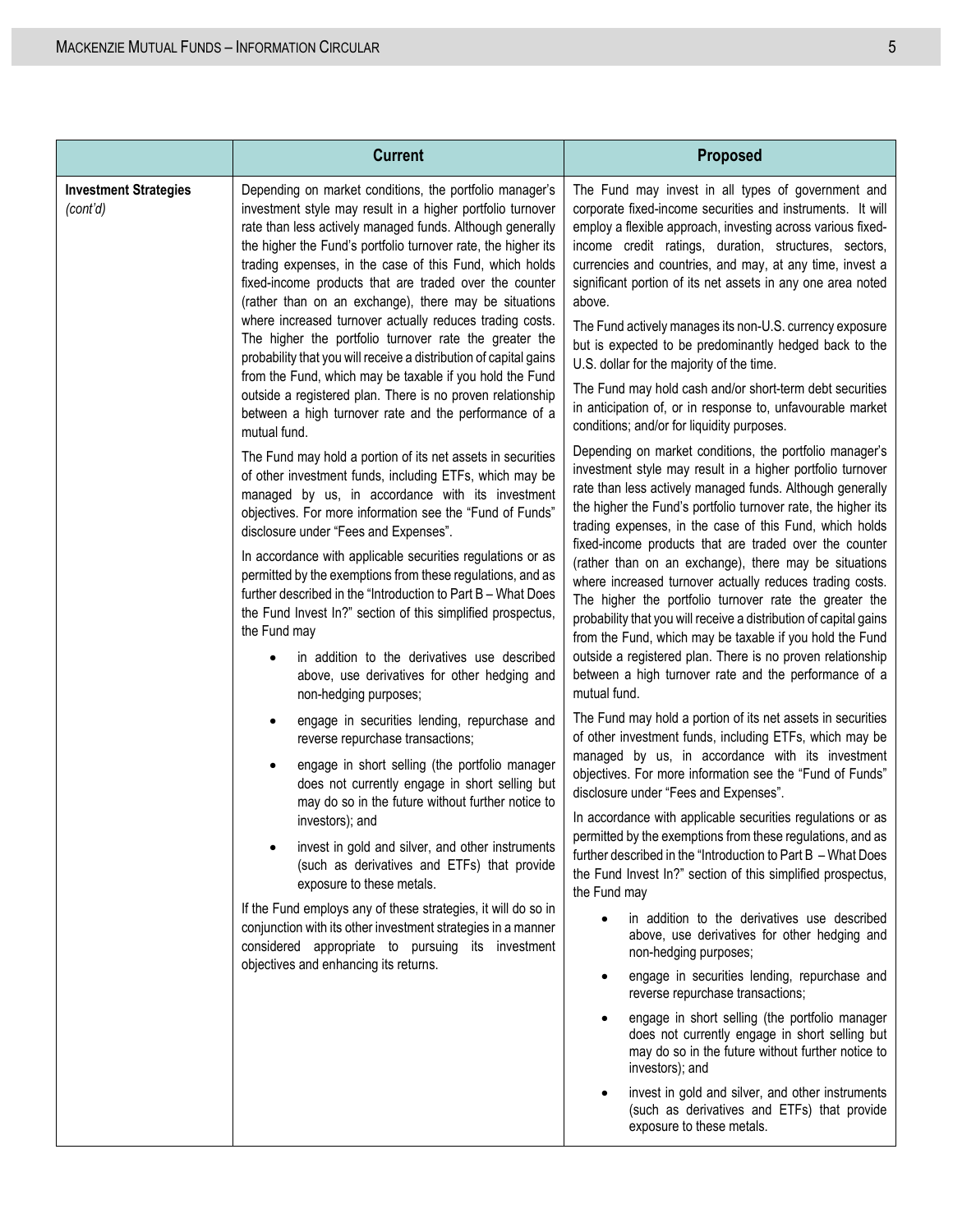|                                          | <b>Current</b>                                     | <b>Proposed</b>                                                                                                                                                                                                             |
|------------------------------------------|----------------------------------------------------|-----------------------------------------------------------------------------------------------------------------------------------------------------------------------------------------------------------------------------|
| <b>Investment Strategies</b><br>(cont'd) |                                                    | If the Fund employs any of these strategies, it will do so in<br>conjunction with its other investment strategies in a manner<br>considered appropriate to pursuing its investment<br>objectives and enhancing its returns. |
| <b>Portfolio Managers</b>                | Felix Wong, Konstantin Boehmer (each of Mackenzie) | Steve Locke, Dan Cooper, Konstantin Boehmer, Movin<br>Mokbel (each of Mackenzie)                                                                                                                                            |

### **Recommendation**

**Mackenzie recommends that you vote in favour of the proposed Change of Objectives as set out in the applicable Resolution attached hereto as Schedule A.**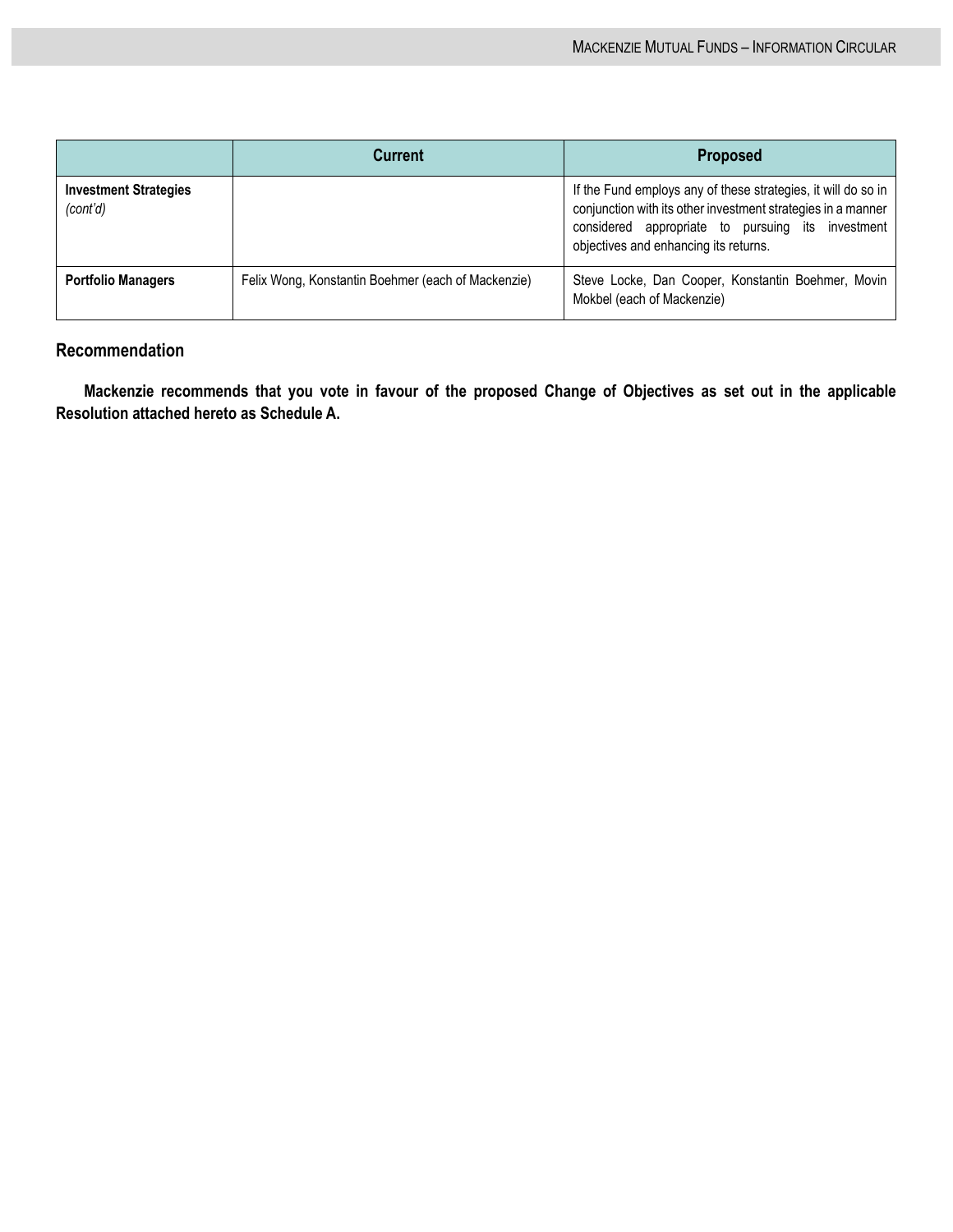# <span id="page-14-0"></span>**Proposed Merger of Mackenzie Global Credit Opportunities Fund into Mackenzie North American Corporate Bond Fund**

#### **Proposal**

At the Special Meeting of Mackenzie Global Credit Opportunities Fund (for the purposes of this section, the "**Terminating Fund**"), investors of the Terminating Fund will be asked to consider and vote on a Resolution approving the merger (for the purposes of this section, the "**Merger**") of the Terminating Fund into Mackenzie North American Corporate Bond Fund (for the purposes of this section, the "**Continuing Fund**").

If the Merger receives all necessary investor and regulatory approvals, the Terminating Fund is expected to be merged into the Continuing Fund after the close of business on or about June 4, 2021 (the "**Merger Date**").

Both the Terminating Fund and Continuing Fund qualify as a mutual fund trust under the *Income Tax Act* (Canada) (the "**Tax Act**").

#### **Reasons for the Proposed Merger and Background Information**

The Merger is being proposed because from the date Mackenzie's Fixed Income Team took over management of the Continuing Fund on September 27, 2019, the two Funds have been managed substantially the same. Both Funds invest in high yield fixed income securities and although the Terminating Fund can invest anywhere in the world and the Continuing Fund invests primarily in North America, the majority of high yield bonds are issued in the U.S. Therefore, the majority of weighted holdings of the Continuing Fund are overlapping securities with the Terminating Fund. As a result, Management believes that the Continuing Fund is a more viable long-term investment vehicle for existing and potential investors. The Terminating Fund and the Continuing Fund both fall within the High Yield Fixed Income category (using the Canadian Investment Funds Standards Committee methodology) and have the same risk rating (Low to Medium).

Please see "**[Performance](#page-19-0)**" within this section below. Historical performance may not be indicative of future returns.

#### **Procedure for the Proposed Merger**

If the Merger receives all necessary investor and regulatory approvals, the Terminating Fund is expected to be merged into the Continuing Fund after the close of business on or about the Merger Date. As a result, when the Merger is completed, if you held securities of the Terminating Fund (for the purposes of this section, "**Terminating Fund Securities**"), you will no longer hold Terminating Fund Securities; instead, you will hold securities of the Continuing Fund (for the purposes of this section, "**Continuing Fund Securities**").

In particular, after the close of business on the Merger Date:

- the Terminating Fund will transfer all of its net assets to the Continuing Fund in exchange for the Continuing Fund Securities;
- the value of the Continuing Fund Securities received by the Terminating Fund will equal the value of the net assets that the Terminating Fund transferred to the Continuing Fund;
- the Terminating Fund will then redeem your Terminating Fund Securities. You will receive your *pro rata* share of the Continuing Fund Securities that were held by the Terminating Fund; and
- the Terminating Fund will then cease to exist.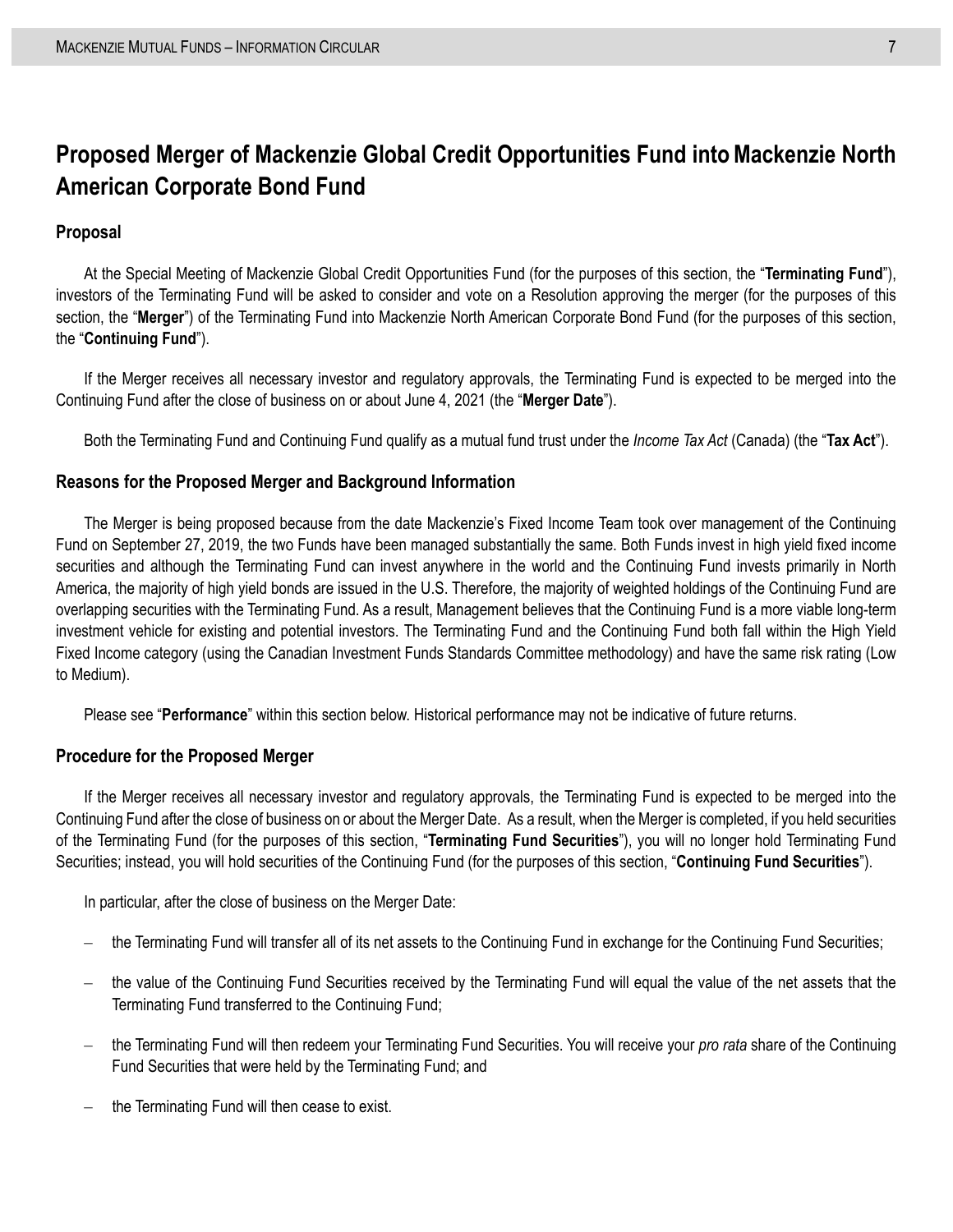On or prior to the Merger Date, you may receive a distribution of net income and/or net realized capital gains from the Terminating Fund, but only to the extent required to ensure that the Terminating Fund will not have to pay any income tax. Any such distribution will be automatically reinvested in additional units of the Terminating Fund.

If you participate in a pre-authorized chequing ("**PAC**") plan, dollar-cost-averaging service, systematic withdrawal plan, or other systematic plan (all as described in the Terminating Fund's simplified prospectus) in connection with the Terminating Fund, this plan will be continued with the Continuing Fund following the Merger Date.

If you participate in Mackenzie's Systematic Transfer and Exchange Program ("**STEP**"), your STEP will be continued with the Continuing Fund following the Merger Date.

**Mackenzie will bear all of the expenses incurred to effect the Merger. No charges will be payable by you, the Terminating Fund or the Continuing Fund in connection with the Merger.**

#### **Tax Implications of the Merger for Terminating Fund Securityholders**

#### *General*

Prior to the Merger Date, the Terminating Fund will distribute all of its net income and/or net realized capital gains to the extent required to ensure that the Terminating Fund will not have to pay any income tax. Any such distributions will be automatically be reinvested in Terminating Fund Securities.

The tax consequences of any distributions paid to you by the Terminating Fund as part of the Merger will be the same as the tax consequences of distributions normally paid by the Terminating Fund. These consequences are described in the simplified prospectus for the Terminating Fund.

#### *Taxable Exchange of Securities*

In order to preserve the capital loss carryforwards for investors in the Continuing Fund, Mackenzie has decided to conduct the Merger on a taxable basis. Therefore, on the Merger Date, the exchange of your Terminating Fund Securities for Continuing Fund Securities will occur on a taxable basis, as follows:

- You will exchange your Terminating Fund Securities for Continuing Fund Securities for an amount equal to their net asset value at that time. If this amount is greater than the adjusted cost base ("**ACB**") of your Terminating Fund Securities, you will realize a capital gain equal to the difference. If this amount is less than the ACB of your Terminating Fund Securities, you will realize a capital loss equal to the difference.
- The cost of the Continuing Fund Securities that you receive as a result of the Merger will equal their net asset value on the Merger Date.

You should consult with your tax advisor to discuss 2021 tax planning, depending on whether you realize a capital gain or a capital loss as a result of the Merger. Please be advised of the following:

- If you realize a capital gain or a capital loss as a result of the Merger, you must report that capital gain or capital loss on your tax return for 2021.
- Generally, if you report a net capital gain realized on all of your investments on your 2021 tax return, you must include onehalf of the amount of net capital gain in your income for 2021.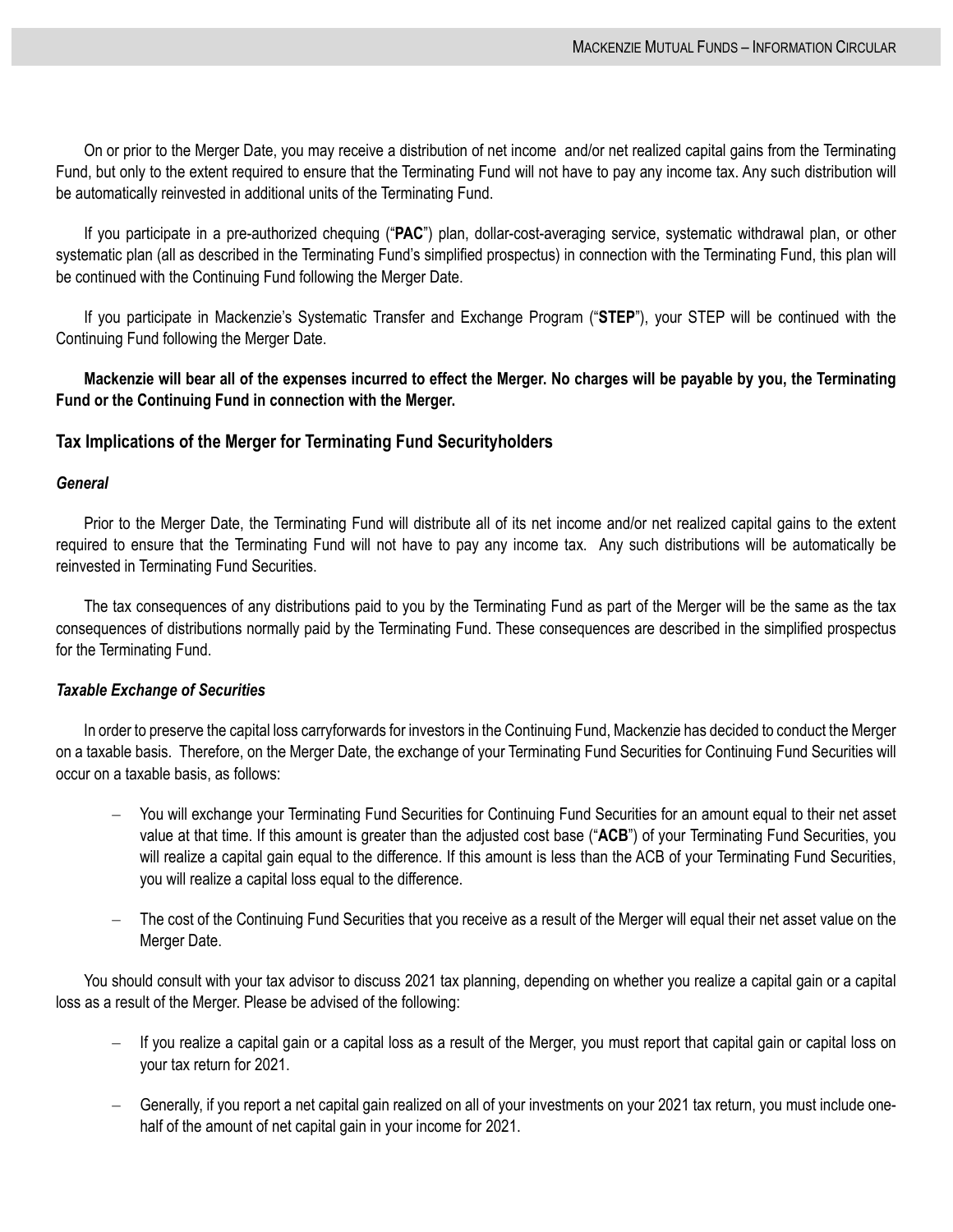- Generally, if you report a net capital loss on all of your investments on your 2021 tax return, you may apply this net capital loss against any net capital gain in any of the previous three taxation years or in any future taxation year. These strategies, if applicable to you, can help you to reduce your overall tax burden.
- See "**[Canadian Federal Income Tax Considerations for Terminating Fund Unitholders](#page-23-0)**" on page [16](#page-23-0) for a general summary of the tax implications of the Merger and see "**Income Tax Considerations**" in the Continuing Fund's simplified prospectus for a summary of the tax implications of holding Continuing Fund Securities following the Merger.

#### **Tax Implications of the Merger for Continuing Fund Securityholders**

The proposed Merger is not expected to have a material adverse tax or other impact on Continuing Fund securityholders.

#### **Fee Implications**

The Funds have similar fee structures. As set out in the table under "**[Fees and Expenses](#page-18-0)**", if the Merger occurs, holders of series A securities of the Terminating Fund will have lower management fees on the corresponding series of securities of the Continuing Fund that they receive in exchange for their securities of the Terminating Fund as a result of the Merger.

#### **Proposed Transition of Series to Implement the Merger**

The series of Continuing Fund Units that you will receive as a result of the Merger depends on the series of Terminating Fund Units that you hold, as shown in the following table.

| <b>Series</b> | <b>Continuing Fund Units You Will</b><br><b>Receive</b> |  |
|---------------|---------------------------------------------------------|--|
| Series A      | Series A                                                |  |
| Series AR     | Series AR <sup>1</sup>                                  |  |
| Series D      | Series D                                                |  |
| Series F      | Series F                                                |  |
| Series F5     | Series F5                                               |  |
| Series F8     | SeriesF8                                                |  |
| Series FB     | Series FB                                               |  |
| Series T8     | Series T82                                              |  |
| Series SC     | Series SC                                               |  |
| Series PW     | Series PW                                               |  |
| Series PWR    | Series PWR <sup>1</sup>                                 |  |
| Series PWT8   | Series PWT8 <sup>2</sup>                                |  |
| Series PWX    | Series PWX                                              |  |
| Series PWFB   | <b>Series PWFB</b>                                      |  |
| Series O      | Series O                                                |  |
| Series IG     | Series IG1                                              |  |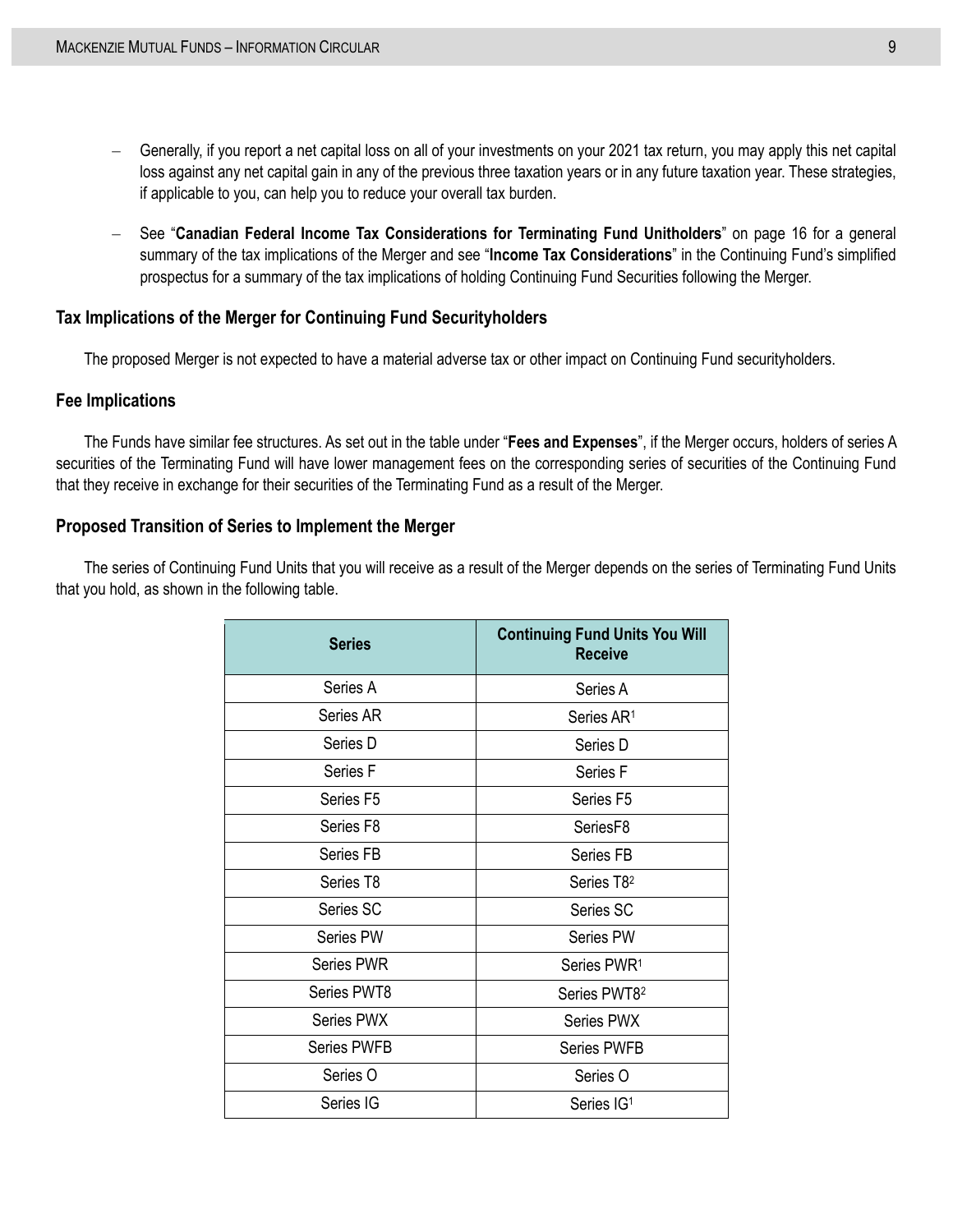| <b>Series</b> | <b>Continuing Fund Units You Will</b><br><b>Receive</b> |
|---------------|---------------------------------------------------------|
| Series CL     | Series CL                                               |
| Series R      | Series R                                                |

- <sup>1</sup> This series does not currently exist. It will be created to facilitate the Merger. Accordingly, if you are scheduled to receive this series of the Continuing Fund pursuant to the Merger, we have mailed to you the fund facts pertaining to Series A of the Continuing Fund, as no fund facts document exists for this series of the Continuing Fund.
- <sup>2</sup> This series of the Continuing Fund does not currently exist. It will be created to facilitate the Merger and will not be available for future purchase following the Merger. Accordingly, if you are scheduled to receive this series of the Continuing Fund pursuant to the Merger, we have mailed to you the fund facts pertaining to Series A of the Continuing Fund, as no fund facts document exists for this series of the Continuing Fund. Unlike the Continuing Fund series that you will receive, Series A of the Continuing Fund will be available for future purchase following the Merger, and holders of Series A of the Continuing Fund securities will pay different management fees and administration fees than you. See "**[Fees](#page-18-0)  [and Expenses](#page-18-0)**" within this section below for the management fees and administration fees payable for this series of the Continuing Fund and Series A of the Continuing Fund.

#### **Summary of Voting Units**

The Terminating Fund is authorized to issue an unlimited number of units in each series. The number of units in each series of the Terminating Fund that were issued and outstanding as of March 8, 2021 (for the purposes of this section, the "**Voting Units**") are set out in the following table.

| <b>Series</b>        | <b>Number of Voting Units</b> |  |
|----------------------|-------------------------------|--|
| Series A             | 1,145.257                     |  |
| Series AR            | 658.598                       |  |
| Series D             | 729.174                       |  |
| Series F             | 25,419.670                    |  |
| Series <sub>F5</sub> | 169.846                       |  |
| Series F8            | 190.488                       |  |
| Series FB            | 644.826                       |  |
| Series T8            | 1,092.461                     |  |
| Series SC            | 3,293.869                     |  |
| Series PW            | 124.219                       |  |
| Series PWR           | 109.787                       |  |
| Series PWT8          | 678.744                       |  |
| <b>Series PWFB</b>   | 124.458                       |  |
| Series PWX           | 32,460.240                    |  |
| Series O             | 624,837.906                   |  |
| Series IG            | 3,081,635.930                 |  |
| Series CL            | 97,374.265                    |  |
| Series R             | 14,857,986.560                |  |
| <b>Total</b>         | 18,663,108.709                |  |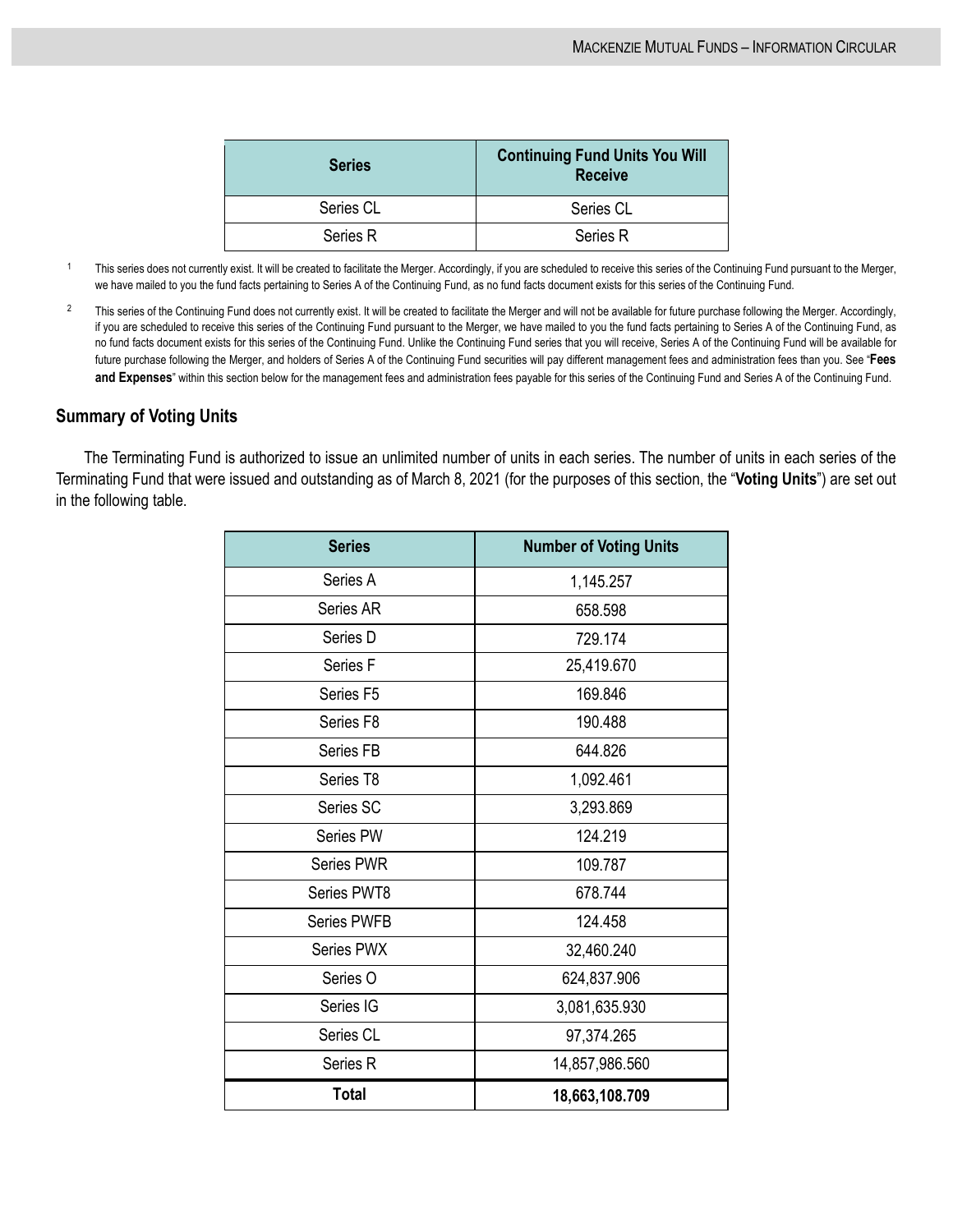#### **Principal Holders**

As of March 8, 2021, two investors held 10% or more of the Voting Units of the Terminating Fund.

| Investor                                | <b>Number of Voting Securities Held</b> | % of Voting Securities |
|-----------------------------------------|-----------------------------------------|------------------------|
| Mackenzie Income Fund                   | 5,371,891.429                           | 28.20%                 |
| Mackenzie Canadian Growth Balanced Fund | 2,759,177.298                           | 14.48%                 |

To the extent that Mackenzie or any fund managed by Mackenzie directly owns Voting Units of the Terminating Fund, it will refrain from voting in respect of those units at the Special Meeting.

As at the close of business on March 8, 2021, the directors and senior officers of Mackenzie owned less than 1% of the Voting Units of the Terminating Fund.

#### <span id="page-18-0"></span>**Fees and Expenses**

As set out in the table below, if the Merger occurs, holders of Terminating Fund Units will pay the same management fees and administration fees on the corresponding series of Continuing Fund Units that they receive in exchange for their Terminating Fund Units as a result of the Merger, except for holders of Series A series of the Terminating Fund Units, who will pay lower management fees.

The following table sets out, for each series of the Terminating Fund and each series of the Continuing Fund involved with the Merger, where available, the current management fees and administration fees payable and the annualized management expense ratio ("**MER**") for the six-month period ended September 30, 2020, the most recently completed and publicly disclosed financial period of the Terminating Fund and the Continuing Fund.

|                                                        |                   | <b>Terminating Fund</b> |       | <b>Continuing Fund</b> |                         |       |       |                  |
|--------------------------------------------------------|-------------------|-------------------------|-------|------------------------|-------------------------|-------|-------|------------------|
|                                                        | <b>Series</b>     | MF                      | AF    | MER <sup>1</sup>       | <b>Series</b>           | МF    | AF    | MER <sup>1</sup> |
| Series offered, current<br>management fee ("MF"),      | <b>Series A</b>   | 1.55%                   | 0.20% | 1.86%                  | <b>Series A</b>         | 1.45% | 0.20% | 1.86%            |
| current administration fee<br>("AF") and management    | <b>Series AR</b>  | 1.55%                   | 0.23% | 2.04%                  | Series AR <sup>2</sup>  | 1.45% | 0.23% |                  |
| expense ratio (annualized)<br>for the six-month period | <b>Series D</b>   | 1.00%                   | 0.15% | 1.30%                  | <b>Series D</b>         | 1.00% | 0.15% | 1.22%            |
| ended September 30, 2020<br>("MER")                    | <b>Series F</b>   | 0.65%                   | 0.15% | 0.86%                  | <b>Series F</b>         | 0.65% | 0.15% | 0.88%            |
|                                                        | <b>Series F5</b>  | 0.65%                   | 0.15% | 0.90%                  | <b>Series F5</b>        | 0.65% | 0.15% | 0.86%            |
|                                                        | <b>Series F8</b>  | 0.65%                   | 0.15% | $0.90\%$               | <b>Series F8</b>        | 0.65% | 0.15% | 0.90%            |
|                                                        | <b>Series FB</b>  | 0.75%                   | 0.20% | 1.07%                  | <b>Series FB</b>        | 0.75% | 0.20% | 0.98%            |
|                                                        | <b>Series T8</b>  | 1.55%                   | 0.20% | 2.02%                  | Series T83              | 1.45% | 0.20% |                  |
|                                                        | <b>Series SC</b>  | 1.25%                   | 0.20% | 1.64%                  | <b>Series SC</b>        | 1.25% | 0.20% | 1.61%            |
|                                                        | <b>Series PW</b>  | 1.15%                   | 0.15% | 1.41%                  | <b>Series PW</b>        | 1.15% | 0.15% | 1.42%            |
|                                                        | <b>Series PWR</b> | 1.15%                   | 0.15% | 1.47%                  | Series PWR <sup>2</sup> | 1.15% | 0.15% |                  |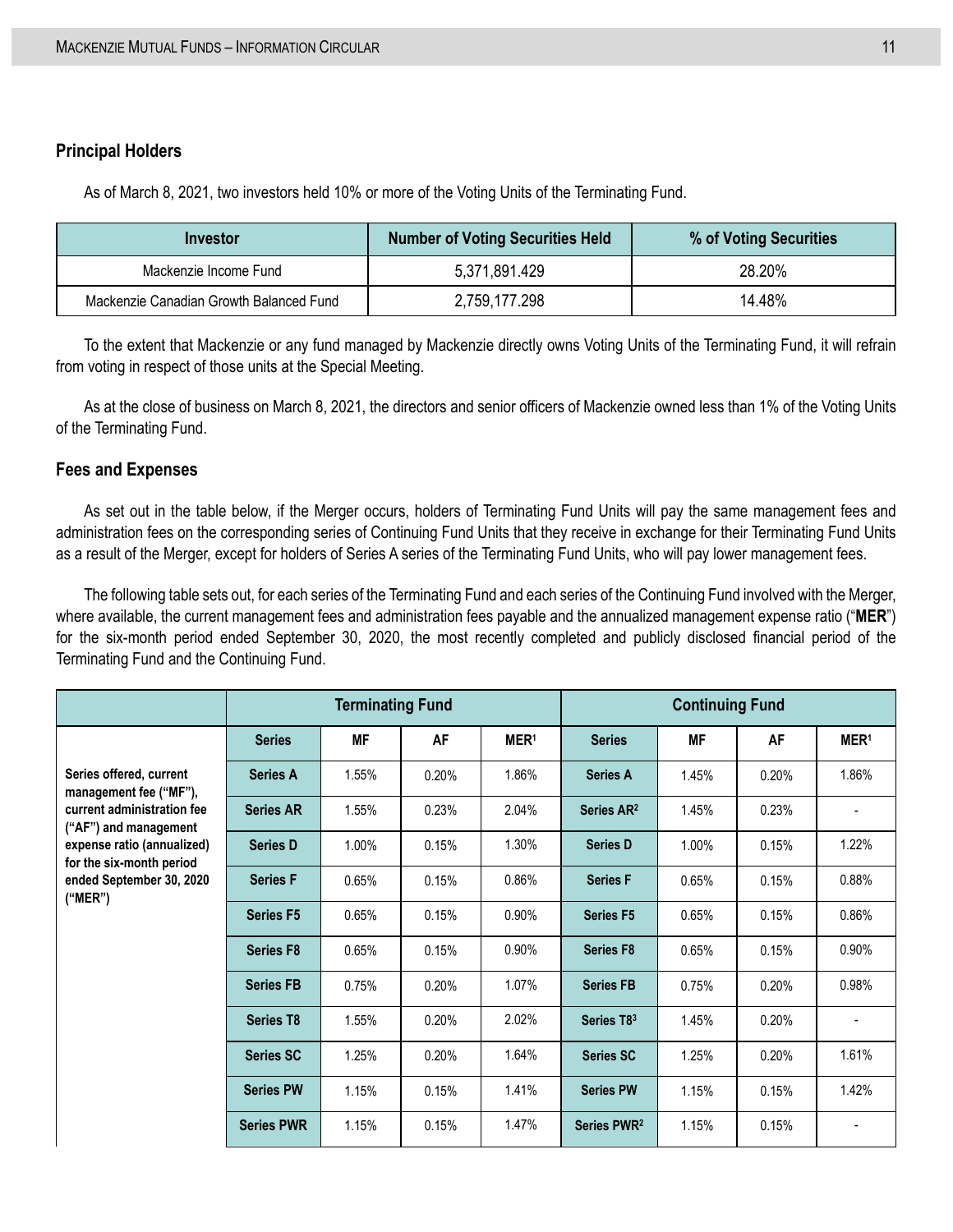|                        | <b>Terminating Fund</b> |            | <b>Continuing Fund</b>   |                        |            |            |                  |
|------------------------|-------------------------|------------|--------------------------|------------------------|------------|------------|------------------|
| <b>Series</b>          | <b>MF</b>               | AF         | MER <sup>1</sup>         | <b>Series</b>          | <b>MF</b>  | AF         | MER <sup>1</sup> |
| <b>Series PWT8</b>     | 1.15%                   | 0.15%      | 1.49%                    | Series PWT83           | 1.15%      | 0.15%      |                  |
| <b>Series PWX</b>      | 0.65%                   | 0.15%      | $0.00\%$                 | <b>Series PWX</b>      | 0.65%      | 0.15%      | $0.00\%$         |
| <b>Series PWFB</b>     | 0.65%                   | 0.15%      | 0.90%                    | <b>Series PWFB</b>     | 0.65%      | 0.15%      | 0.84%            |
| Series O               | Negotiable              | Negotiable | $0.00\%$                 | Series O               | Negotiable | Negotiable | $0.00\%$         |
| <b>Series R</b>        | $0.00\%$                | $0.00\%$   | $0.00\%$                 | <b>Series R</b>        | $0.00\%$   | $0.00\%$   | $0.00\%$         |
| <b>Series IG</b>       | Negotiable              | $0.00\%$   | $0.00\%$                 | Series IG <sup>2</sup> | Negotiable | $0.00\%$   |                  |
| Series CL <sup>4</sup> | Negotiable              | 0.00%      | $\overline{\phantom{a}}$ | Series CL <sup>4</sup> | Negotiable | $0.00\%$   |                  |

<sup>1</sup> The MER for each series consists of the management fee, administration fee and other fund costs, as applicable to that series. The MERs provided are after any waivers or absorptions of fees or expenses by Mackenzie.

<sup>2</sup> This series will be created solely to facilitate the Merger.

<sup>3</sup> This series will be created solely to facilitate the Merger and will not be qualified for distribution.

<sup>4</sup> This series was created after the six-month period ended September 30, 2020.

The following table sets out the management fees and administration fees paid by the Terminating Fund for the year ended March 31, 2020, and the period from April 1, 2020 to March 8, 2021.

| Fees                       | <b>Year ended March 2020</b><br>Amount (\$) | April 2020 to March 8, 2021<br>Amount (\$) |
|----------------------------|---------------------------------------------|--------------------------------------------|
| <b>Management Fees</b>     | \$10,725                                    | \$10,668                                   |
| <b>Administration Fees</b> | \$1,799                                     | \$1,868                                    |

#### <span id="page-19-0"></span>**Performance**

The annual compounded returns of each series of the Terminating Fund and each series of the Continuing Fund involved with the Merger over the past one-year, two-year, three-year, five-year and ten-year periods, calculated as of March 8, 2021, are set out in the following table.

|                                                    | <b>Terminating Fund</b> |      |                     |      |   | <b>Continuing Fund</b>   |                        |      |      |                     |      |                          |
|----------------------------------------------------|-------------------------|------|---------------------|------|---|--------------------------|------------------------|------|------|---------------------|------|--------------------------|
| Compound annual<br>returns as of March 8,<br>20211 | <b>Series</b>           |      | Time Period (years) |      |   |                          |                        |      |      | Time Period (years) |      |                          |
|                                                    |                         |      | 2                   | 3    | 5 | 10                       |                        |      | 2    | 3                   | 5    | 10                       |
|                                                    | <b>Series A</b>         | 4.50 | 4.48                | 3.16 | ٠ | ۰                        | <b>Series A</b>        | 5.63 | 5.70 | 3.77                | 5.56 | 4.02                     |
|                                                    | <b>Series AR</b>        | 4.33 | 4.33                | 3.02 | ٠ | $\overline{\phantom{0}}$ | Series AR <sup>2</sup> | N/A  | N/A  | N/A                 | N/A  | N/A                      |
|                                                    | <b>Series D</b>         | 5.10 | 5.10                | 3.79 | ٠ | ۰                        | <b>Series D</b>        | 6.31 | 6.37 | 4.42                | 6.20 | $\overline{\phantom{a}}$ |
|                                                    | <b>Series F</b>         | 5.57 | 5.56                | 4.22 | ٠ | ۰                        | <b>Series F</b>        | 6.68 | 6.74 | 4.79                | 6.55 | 4.95                     |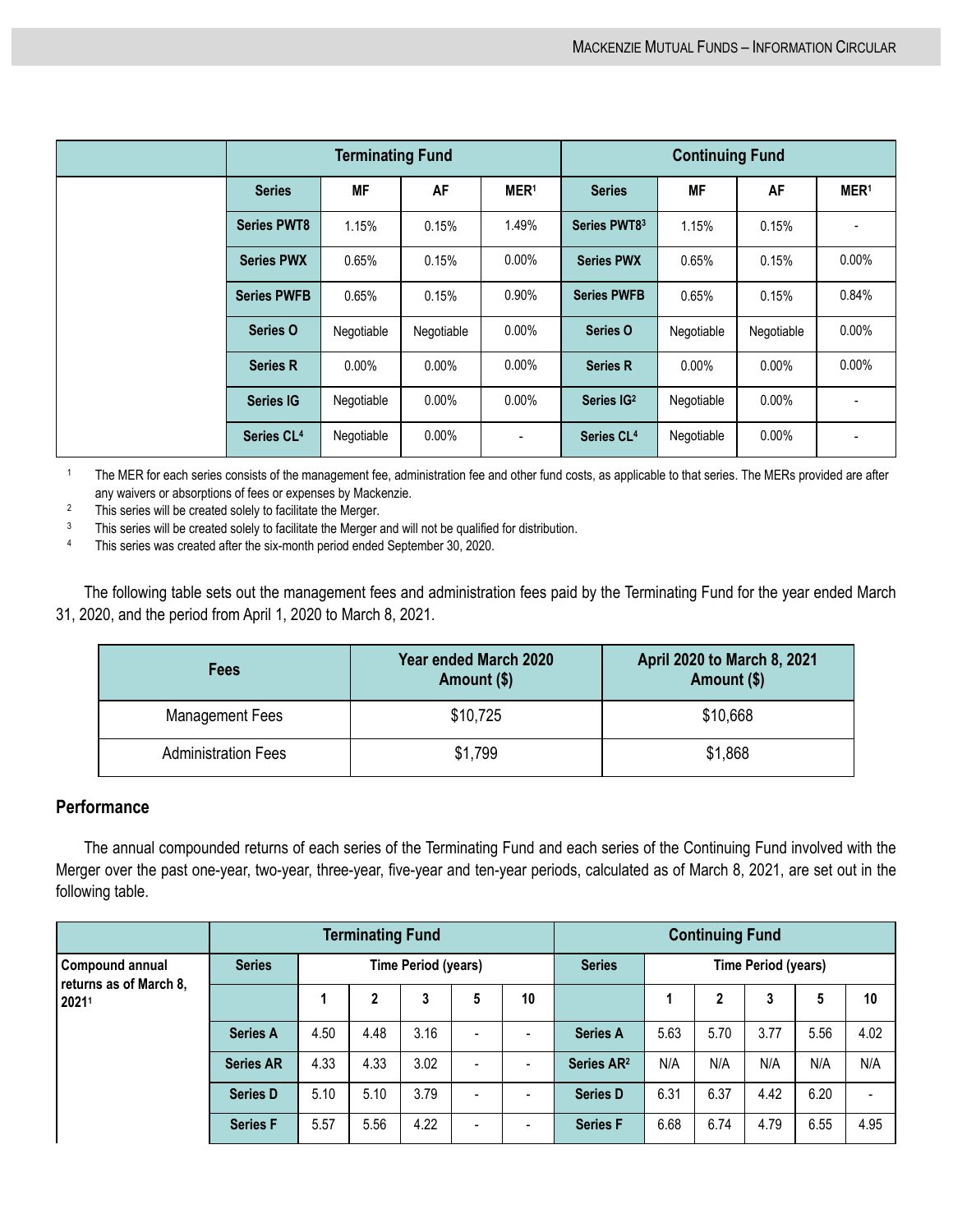|                                 | <b>Terminating Fund</b> |                          |                          |                            |                          |                          |                         |      | <b>Continuing Fund</b>  |                            |                          |                          |
|---------------------------------|-------------------------|--------------------------|--------------------------|----------------------------|--------------------------|--------------------------|-------------------------|------|-------------------------|----------------------------|--------------------------|--------------------------|
| Compound annual                 | <b>Series</b>           |                          |                          | <b>Time Period (years)</b> |                          |                          | <b>Series</b>           |      |                         | <b>Time Period (years)</b> |                          |                          |
| returns as of March 8,<br>20211 |                         | 1                        | $\mathbf 2$              | 3                          | $5\phantom{.0}$          | 10                       |                         | 1    | $\overline{\mathbf{2}}$ | 3                          | 5                        | 10                       |
|                                 | <b>Series F5</b>        | 5.61                     | 5.59                     | 4.26                       |                          | ÷,                       | <b>Series F5</b>        | 6.69 | 6.76                    | 4.81                       | 6.56                     | ä,                       |
|                                 | <b>Series F8</b>        | 5.60                     | 5.58                     | 4.26                       | ä,                       | ٠                        | SeriesF8                | 6.66 | 6.73                    |                            |                          | $\overline{\phantom{0}}$ |
|                                 | <b>Series FB</b>        | 5.35                     | 5.39                     | 4.05                       | ä,                       | $\overline{\phantom{0}}$ | <b>Series FB</b>        | 6.57 | 6.63                    | 4.68                       | 6.48                     | ٠                        |
|                                 | <b>Series T8</b>        | 4.35                     | 4.36                     | 3.07                       | ä,                       | ÷,                       | Series T82              | N/A  | N/A                     | N/A                        | N/A                      | N/A                      |
|                                 | <b>Series SC</b>        | 4.74                     | 4.77                     | 3.46                       | ÷,                       | $\overline{\phantom{0}}$ | <b>Series SC</b>        | 5.89 | 5.97                    | 4.04                       | $\overline{\phantom{a}}$ | $\overline{\phantom{a}}$ |
|                                 | <b>Series PW</b>        | 4.97                     | 4.95                     | 3.66                       | ä,                       | $\overline{\phantom{0}}$ | <b>Series PW</b>        | 6.09 | 6.17                    | 4.24                       | 6.04                     | $\overline{\phantom{a}}$ |
|                                 | <b>Series PWR</b>       | 5.35                     | $\overline{\phantom{a}}$ |                            | ä,                       | $\overline{\phantom{0}}$ | Series PWR <sup>2</sup> | N/A  | N/A                     | N/A                        | N/A                      | N/A                      |
|                                 | <b>Series PWT5</b>      | 5.28                     | 5.33                     | 4.02                       | ÷.                       | $\overline{\phantom{0}}$ | <b>Series PWT5</b>      | 6.06 | 6.15                    | 4.21                       | $\overline{\phantom{a}}$ | $\overline{\phantom{0}}$ |
|                                 | <b>Series PWT8</b>      | 4.95                     | 4.96                     | 3.65                       | ÷,                       | $\overline{\phantom{0}}$ | Series PWT82            | N/A  | N/A                     | N/A                        | N/A                      | N/A                      |
|                                 | <b>Series PWX</b>       | 6.49                     | 6.50                     | 5.16                       | L.                       | ÷.                       | <b>Series PWX</b>       | 7.62 | 7.69                    | 5.73                       | 7.54                     | ÷,                       |
|                                 | <b>Series PWFB</b>      | 5.77                     | 5.77                     | 4.43                       | ÷,                       | ÷,                       | <b>Series PWFB</b>      | 6.72 | 6.79                    | 4.84                       | $\overline{\phantom{a}}$ | $\overline{\phantom{0}}$ |
|                                 | Series O                | 6.48                     | 6.47                     | 5.15                       | ä,                       | ÷.                       | Series <sub>O</sub>     | 7.62 | 7.69                    | 5.72                       | 7.54                     | 6.11                     |
|                                 | <b>Series IG</b>        |                          |                          |                            |                          | ٠                        | Series IG <sup>2</sup>  | N/A  | N/A                     | N/A                        | N/A                      | N/A                      |
|                                 | <b>Series R</b>         | 6.48                     | 6.49                     | 5.17                       | ä,                       | ٠                        | <b>Series R</b>         | 7.62 | 7.69                    | 5.73                       | 7.54                     | 6.10                     |
|                                 | <b>Series CL</b>        | $\overline{\phantom{a}}$ |                          |                            | $\overline{\phantom{0}}$ | ٠                        | <b>Series CL</b>        |      |                         |                            |                          | $\overline{\phantom{0}}$ |

<sup>1</sup> -These series returns are calculated on a Canadian-dollar compound and total-return basis.<br><sup>2</sup> Performance information is not vet available for this series as it is being created to facilitate.

Performance information is not yet available for this series as it is being created to facilitate the Merger.

### **Comparison of the Terminating Fund with the Continuing Fund**

The following table sets out the investment objectives, investment strategies, portfolio managers and net asset value of the Terminating Fund and the Continuing Fund as of March 8, 2021.

|                              | <b>Terminating Fund</b>                                                                                                                                                                                                                                                                                                                                                                                      | <b>Continuing Fund</b>                                                                                                                                                                                                                                                                                                                                                       |
|------------------------------|--------------------------------------------------------------------------------------------------------------------------------------------------------------------------------------------------------------------------------------------------------------------------------------------------------------------------------------------------------------------------------------------------------------|------------------------------------------------------------------------------------------------------------------------------------------------------------------------------------------------------------------------------------------------------------------------------------------------------------------------------------------------------------------------------|
| <b>Investment Objectives</b> | The Fund seeks to generate a high level of income with the<br>potential for long-term capital growth by investing primarily in<br>higher yielding corporate and government fixed income<br>securities and instruments of issuers anywhere in the world.<br>The Fund will employ a flexible approach, allocating assets<br>across credit quality, duration, structures, sectors, currencies<br>and countries. | The Fund seeks to generate above-average income with<br>potential for long-term capital growth by investing primarily<br>in higher yielding fixed-income securities of corporate<br>issuers.                                                                                                                                                                                 |
| <b>Investment Strategies</b> | The portfolio manager will employ fundamental credit analysis<br>in selecting fund's holdings with the flexibility to take<br>advantage of relative value opportunities that exist in the<br>global fixed income space. The Fund may invest up to 100%<br>of its fixed income exposure in any one sector, and has the<br>flexibility to invest in a wide variety of assets from anywhere in                  | The Fund will generally invest more than 40% of its assets<br>in fixed income securities that have a credit rating below<br>"BBB-" as rated by a recognized credit rating organization<br>and may invest in unrated debt instruments.<br>Where<br>securities have a lower credit qualify, a bottom-up approach<br>including an analysis of business, cash flows and recovery |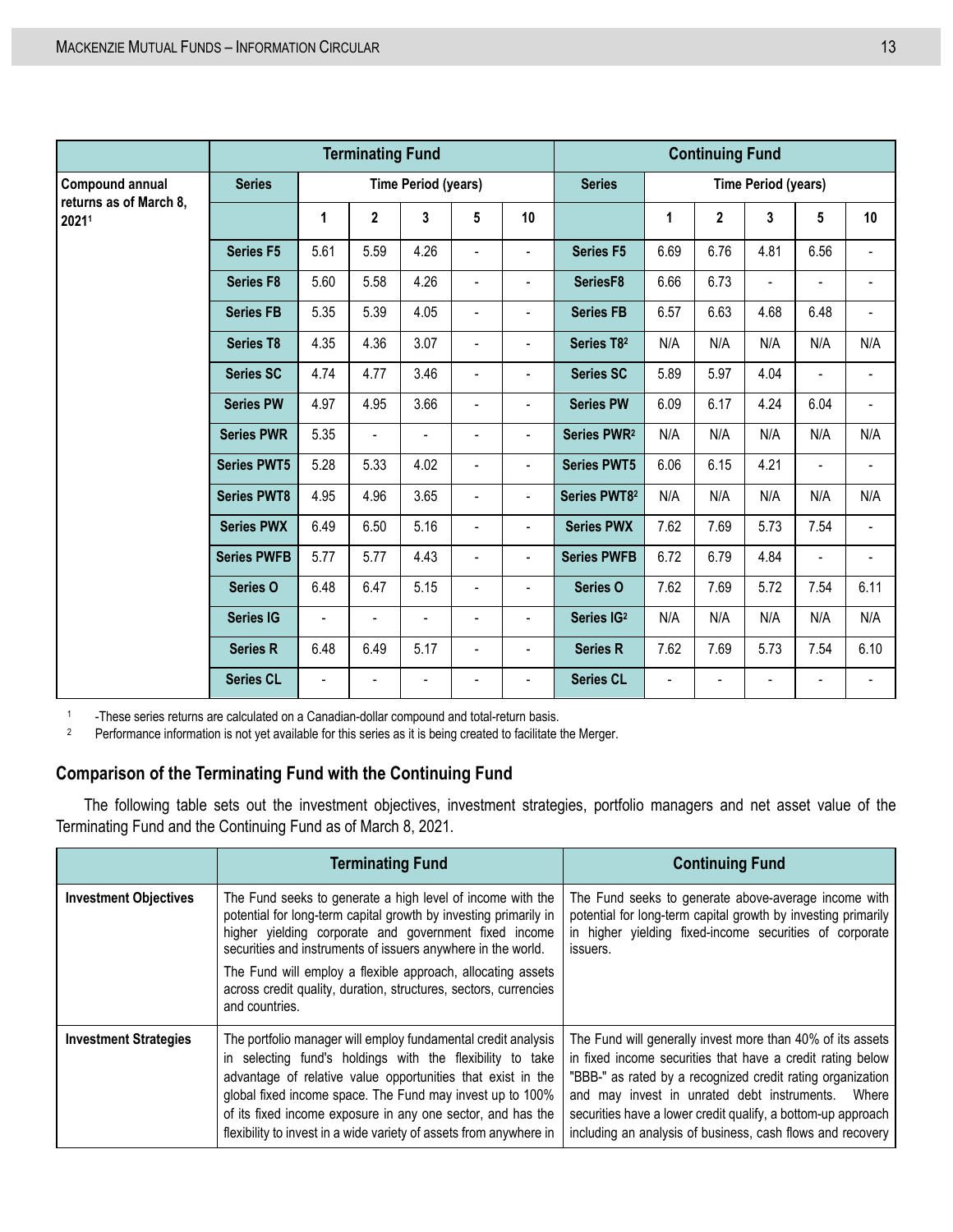|                                          | <b>Terminating Fund</b>                                                                                                                                                                                                                                                                                                                                                                                                                                                                                      | <b>Continuing Fund</b>                                                                                                                                                                                                                                                                                                                                                                                                                                                                            |
|------------------------------------------|--------------------------------------------------------------------------------------------------------------------------------------------------------------------------------------------------------------------------------------------------------------------------------------------------------------------------------------------------------------------------------------------------------------------------------------------------------------------------------------------------------------|---------------------------------------------------------------------------------------------------------------------------------------------------------------------------------------------------------------------------------------------------------------------------------------------------------------------------------------------------------------------------------------------------------------------------------------------------------------------------------------------------|
| <b>Investment Strategies</b><br>(cont'd) | the world including government bonds, corporate bonds<br>(investment-grade and non-investment-grade), preferred<br>shares, and loans.<br>The investment approach follows a macro and fundamental                                                                                                                                                                                                                                                                                                             | value will also be sued to value the opportunity. In addition,<br>the Fund may invest a portion of its assets, which from time<br>to time could be material, in investment grade fixed income<br>securities.                                                                                                                                                                                                                                                                                      |
|                                          | analysis to select investments for the Fund, by reviewing the<br>values of the Fund's investments on an ongoing basis, paying<br>particular attention to credit quality and interest rate risk.<br>The Fund may invest in securities that have a credit rating<br>below "BBB-" as rated by a recognized credit rating<br>organization and may invest in unrated debt instruments.<br>Where securities have a lower credit quality, a bottom-up<br>approach including an analysis of business, cash flows and | The Fund may also invest in mortgage- and asset-backed<br>securities, preferred shares, convertible securities and<br>floating rate debt instruments such as leveraged loans.<br>These floating rate debt instruments are generally below<br>investment grade and pay interest at rates that are variable<br>or reset periodically at a margin above a recognized base<br>lending rate such as the prime rate or LIBOR.<br>The portfolio manager may vary the weighted average credit             |
|                                          | recovery value will also be used to value the opportunity. The<br>Fund may also invest in mortgage- and asset-backed<br>securities; preferred shares; convertible securities; floating<br>rate debt instruments and other floating securities. Floating<br>rate debt instruments generally pay interest at rates that are<br>variable or reset periodically at a margin above a generally<br>recognized base lending rate such as the prime rate or LIBOR.                                                   | quality of the Fund from time to time, but the average credit<br>quality is expected to remain below investment grade.<br>The investment approach follows a fundamental analysis to<br>identify, select and monitor investments, by reviewing the<br>values of individual securities on an ongoing basis, paying<br>particular attention to credit quality. The Fund seeks to<br>diversify the portfolio by industry sector, size of issuer and                                                   |
|                                          | The Fund may invest in senior loans which have seniority in a<br>company's structure with the loans generally secured against<br>the issuing company's assets or other collateral. Senior loans<br>are typically arranged through a lead commercial or<br>investment bank and syndicated to other banks and non-bank<br>investors.                                                                                                                                                                           | credit rating.<br>A portion of the Fund may be invested in debt securities<br>issued or guaranteed by governments or their agencies.<br>Generally, the Fund will not invest more than 10% of its<br>assets in equity securities, in addition to any preferred<br>shares it may hold.                                                                                                                                                                                                              |
|                                          | The Fund will employ a flexible approach to its use of<br>derivative instruments, and has the ability to opportunistically<br>use options, swaps, futures and forward contracts for hedging<br>or non-hedging purposes under different market conditions.                                                                                                                                                                                                                                                    | The Fund may hold cash and/or short-term debt securities<br>in anticipation of, or in response to, unfavourable market<br>conditions; and/or for liquidity purposes.                                                                                                                                                                                                                                                                                                                              |
|                                          | The Fund may use derivative instruments where the<br>underlying interest of the derivative is an ETF.<br>Generally, the Fund will not invest more than 15% of its assets<br>in equity investments, in addition to any preferred shares it<br>may hold.<br>The Fund has obtained regulatory approval to invest up to 20%<br>of its net assets, taken at market value at the time of purchase,                                                                                                                 | Depending on market conditions, the portfolio manager's<br>investment style may result in a higher portfolio turnover rate<br>than less actively managed funds. Although generally the<br>higher the Fund's portfolio turnover rate, the higher its<br>trading expenses, in the case of this Fund, which holds<br>fixed-income products that are traded over the counter<br>(rather than on an exchange), there may be situations where<br>increased turnover actually reduces trading costs. The |
|                                          | in government-issued or guaranteed debt securities of any one<br>issuer with a credit rating of "AA" or higher and, similarly, up to<br>35% of its net assets in government-issued or guaranteed debt<br>securities of any one issuer with a credit rating of "AAA" or<br>higher. These investments may increase the Fund's exposure<br>to concentration risk, credit risk and foreign markets risk as<br>described under "What are the General Risks of Investing in a                                      | higher the portfolio turnover rate the greater the probability<br>that you will receive a distribution of capital gains from the<br>Fund, which may be taxable if you hold the Fund outside a<br>registered plan. There is no proven relationship between a<br>high turnover rate and the performance of a mutual fund.<br>The Fund may hold a portion of its net assets in securities of<br>other investment funds, including ETFs, which may be                                                 |
|                                          | Mutual Fund?" Please see the "Introduction to Part B - What<br>Does the Fund Invest In?" section of this simplified prospectus<br>for more details regarding this regulatory approval.                                                                                                                                                                                                                                                                                                                       | managed by us, in accordance with its investment<br>objectives. For more information see the "Fund of Funds"<br>disclosure under "Fees and Expenses".                                                                                                                                                                                                                                                                                                                                             |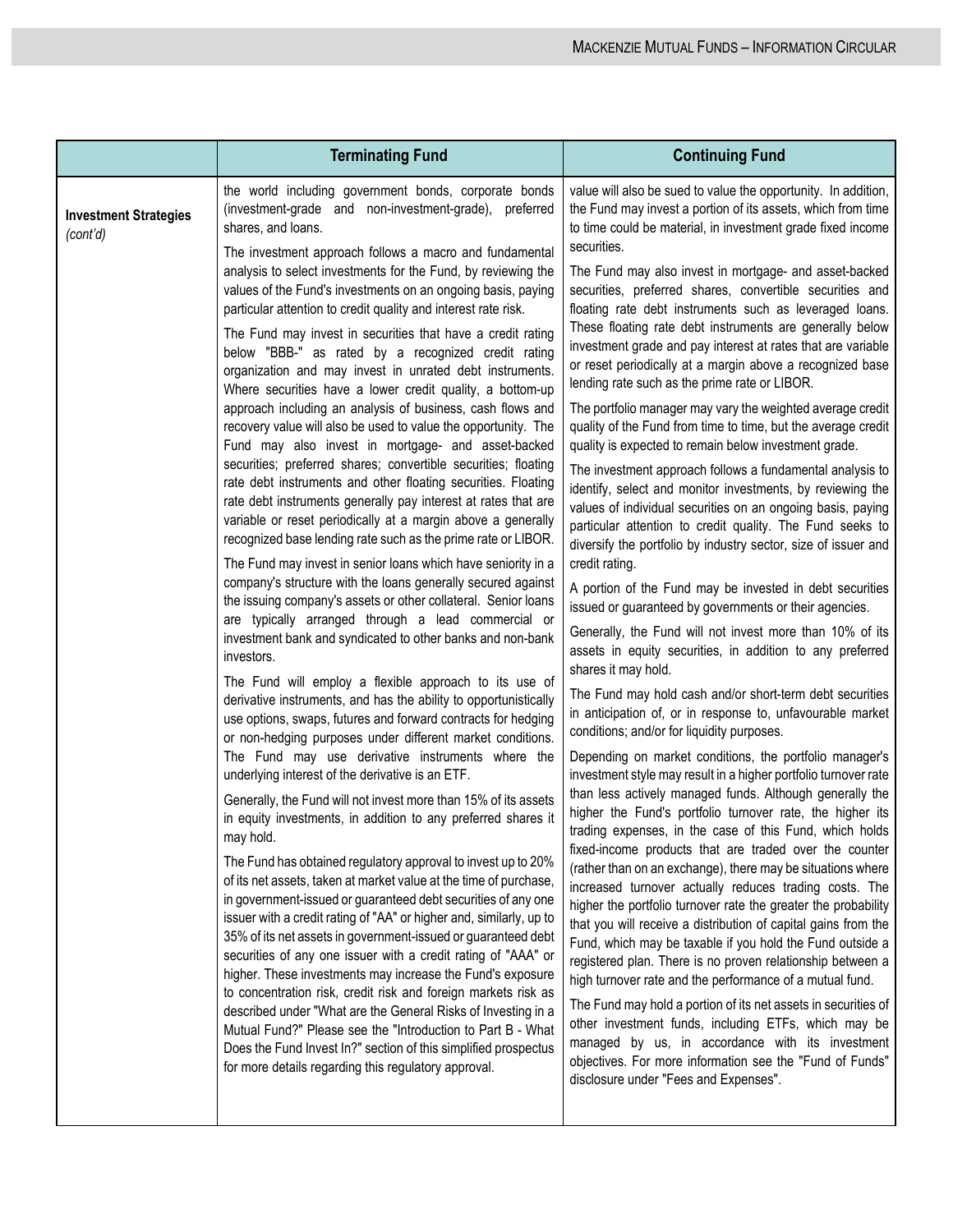|                                          | <b>Terminating Fund</b>                                                                                                                                                                                                                                                                                                                                                                                                                                                                                                                                                                                                                                                                                                                                                                                                                                                                                                                                                                                                                                                                                                                                                                   | <b>Continuing Fund</b>                                                                                                                                                                                                                                                                                                                                                                                                                                                                                                                                                                                                                                                                                                                                                                                                                                                                                                                                              |
|------------------------------------------|-------------------------------------------------------------------------------------------------------------------------------------------------------------------------------------------------------------------------------------------------------------------------------------------------------------------------------------------------------------------------------------------------------------------------------------------------------------------------------------------------------------------------------------------------------------------------------------------------------------------------------------------------------------------------------------------------------------------------------------------------------------------------------------------------------------------------------------------------------------------------------------------------------------------------------------------------------------------------------------------------------------------------------------------------------------------------------------------------------------------------------------------------------------------------------------------|---------------------------------------------------------------------------------------------------------------------------------------------------------------------------------------------------------------------------------------------------------------------------------------------------------------------------------------------------------------------------------------------------------------------------------------------------------------------------------------------------------------------------------------------------------------------------------------------------------------------------------------------------------------------------------------------------------------------------------------------------------------------------------------------------------------------------------------------------------------------------------------------------------------------------------------------------------------------|
| <b>Investment Strategies</b><br>(cont'd) | The Fund may hold cash and/or short-term debt securities in<br>anticipation of, or in response to, unfavourable market<br>conditions; and/or for liquidity purposes.<br>The Fund may hold a portion of its net assets in securities of<br>other investment funds, including ETFs, which may be<br>managed by us, in accordance with its investment objectives.<br>For more information see the "Fund of Funds" disclosure<br>under "Fees and Expenses".<br>In accordance with applicable securities regulations or as<br>permitted by the exemptions from these regulations, and as<br>further described in the "Introduction to Part B - What Does the<br>Fund Invest In?" section of this simplified prospectus, the Fund<br>may<br>use derivatives for hedging and non-hedging<br>purposes;<br>engage in securities lending, repurchase and<br>reverse repurchase transactions;<br>engage in short selling (the portfolio manager does<br>not currently engage in short selling, but may do so<br>in the future without further notice to investors); and<br>invest in gold and silver, and other instruments (such as<br>derivatives and ETFs) that provide exposure to these metals. | In accordance with applicable securities regulations or as<br>permitted by the exemptions from these regulations, and as<br>further described in the "Introduction to Part B - What Does<br>the Fund Invest In?" section of this simplified prospectus, the<br>Fund may<br>use derivatives for hedging and non-hedging<br>purposes;<br>engage in securities lending, repurchase and<br>reverse repurchase transactions;<br>engage in short selling (the portfolio manager<br>does not currently engage in short selling, but<br>may do so in the future without further notice to<br>investors); and<br>invest in gold and silver, and other instruments<br>(such as derivatives and ETFs) that provide<br>exposure to these metals.<br>If the Fund employs any of these strategies, it will do so in<br>conjunction with its other investment strategies in a manner<br>considered appropriate to pursuing its investment objectives<br>and enhancing its returns. |
| Portfolio managers                       | Konstantin Boehmer, Dan Cooper, Steven Locke and Movin<br>Mokbel (each of Mackenzie)                                                                                                                                                                                                                                                                                                                                                                                                                                                                                                                                                                                                                                                                                                                                                                                                                                                                                                                                                                                                                                                                                                      | Konstantin Boehmer, Dan Cooper, Steven Locke and Movin<br>Mokbel (each of Mackenzie)                                                                                                                                                                                                                                                                                                                                                                                                                                                                                                                                                                                                                                                                                                                                                                                                                                                                                |
| Net asset value                          | \$178,640,615                                                                                                                                                                                                                                                                                                                                                                                                                                                                                                                                                                                                                                                                                                                                                                                                                                                                                                                                                                                                                                                                                                                                                                             | \$696,871,492                                                                                                                                                                                                                                                                                                                                                                                                                                                                                                                                                                                                                                                                                                                                                                                                                                                                                                                                                       |

#### **Recommendation**

**Mackenzie recommends that you vote in favour of the proposed Merger as set out in the applicable Resolution attached hereto as Schedule A.**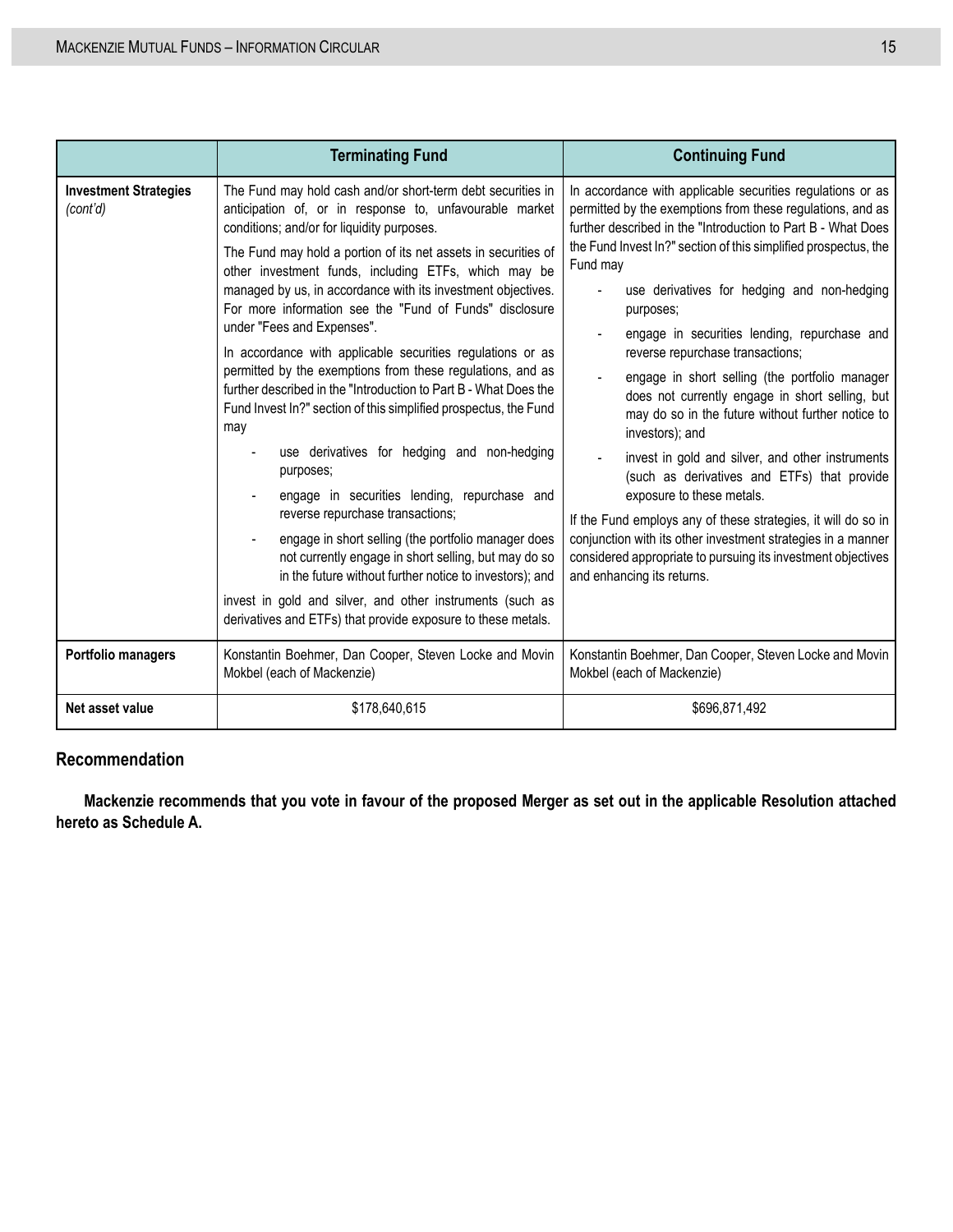# <span id="page-23-0"></span>**Canadian Federal Income Tax Considerations for Terminating Fund Unitholders**

This is a general summary of certain Canadian federal income tax considerations applicable to you as a holder of Terminating Fund Units. It is based on the current provisions of the Tax Act. This summary assumes that you are an individual (other than a trust) and for the purposes of the Tax Act you are resident in Canada and that you hold Terminating Fund Units as capital property. **This summary is not intended to be legal advice or tax advice and it is not exhaustive of all possible tax consequences. Accordingly, you should consult your own tax advisor, having regard to your own particular circumstances.**

The tax consequences of a Merger depends on whether you hold Terminating Fund Units inside or outside of an account that is one of the following (each a "**Registered Plan**"):

- a registered retirement savings plan;
- a registered retirement income fund;
- a registered education savings plan;
- a deferred profit-sharing plan;
- a life income fund:
- a locked-in retirement account;
- a locked-in retirement income fund:
- a locked-in retirement savings plan;
- a prescribed retirement income fund;
- a restricted life income fund:
- a restricted locked-in savings plan;
- a registered disability savings plan; or
- a tax-free savings account.

#### **If you hold Terminating Fund Units inside a Registered Plan**

Generally, you will not pay tax on distributions paid by a Terminating Fund or a Continuing Fund, and you will not be subject to tax on capital gains from redeeming or switching Terminating Fund Units or Continuing Fund Units.

All Continuing Fund Units are qualified investments for Registered Plans. **You should consult your own tax advisor for advice on whether or not Continuing Fund Units would be a prohibited investment for your Registered Plan.**

#### **If you hold Terminating Fund Units outside of a Registered Plan**

The tax consequences of

- (i) redeeming or switching Terminating Fund Units before the Merger Date; and
- (ii) holding Continuing Fund Units after the Merger Date (in the event a Merger proceeds)

are described in the relevant simplified prospectuses under "**Income Tax Considerations**".

# <span id="page-23-1"></span>**Fees and Expenses Payable by a Fund**

Each Fund pays management fees, administration fees and fund costs. The management fees and administration fees are paid to Mackenzie as manager of each of the Funds.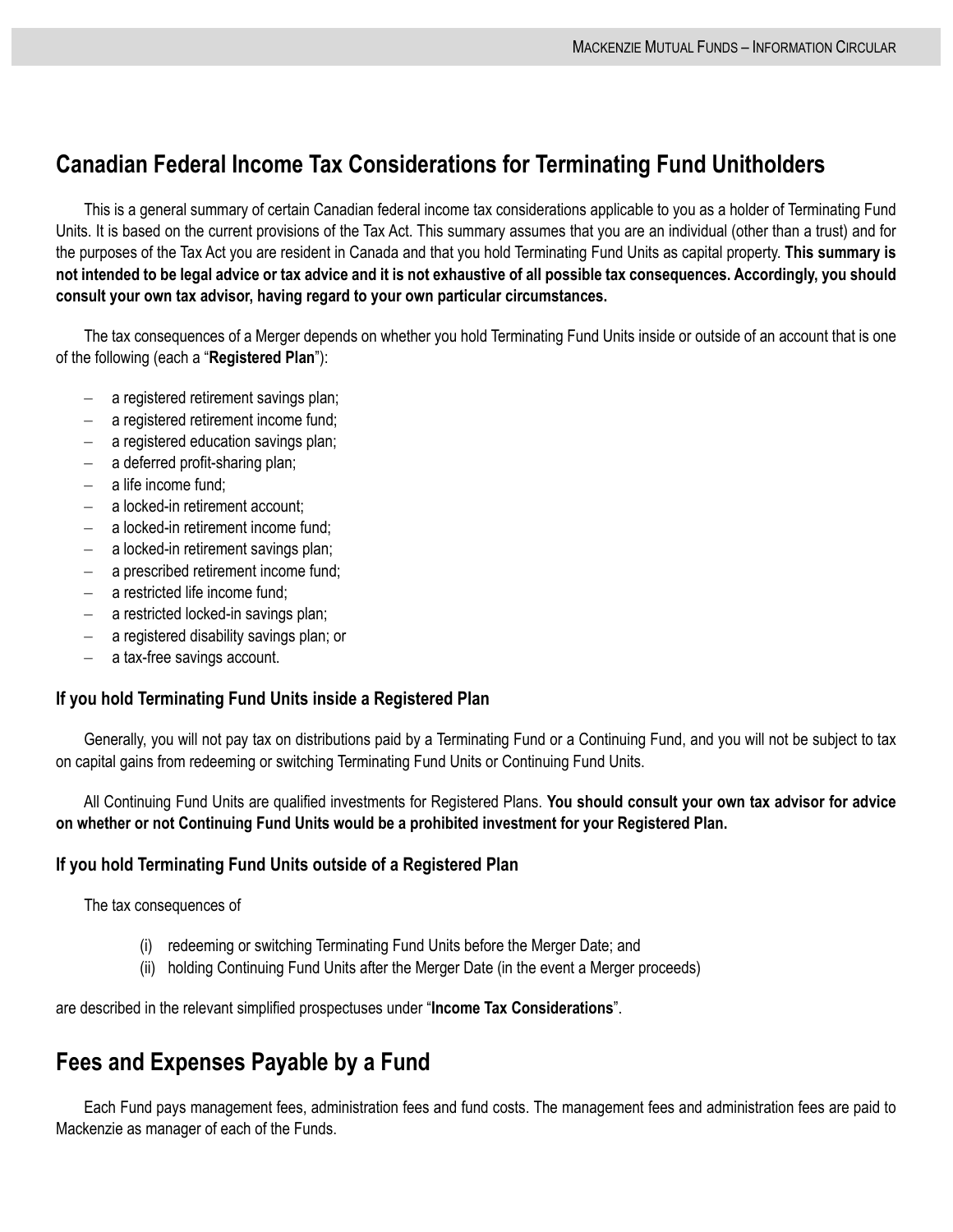The annual management fees and administration fees for each Fund vary by series. The management and administration fees for certain series of the Funds – Series O and Series PWX5 of Mackenzie Global Credit Opportunities Fund, Series PWX and PWX8 of each of the Funds, as well as the management fees for Series IG and CL of Mackenzie Global Credit Opportunities Fund – are negotiable by the investor and payable directly to Mackenzie.

Other fund costs to which a Fund may be subject include interest and borrowing costs, brokerage commissions and related transaction fees, taxes (including, but not limited to G.S.T./H.S.T. and income tax), all fees and expenses of the IRC, costs of complying with the regulatory requirement to produce fund facts, fees paid to external service providers associated with tax reclaims, refunds or the preparation of foreign tax reports on behalf of each Fund, new fees related to external services that were not commonly charged in the Canadian mutual fund industry and introduced after September 25, 2020, and the costs of complying with any new regulatory requirements, including, without limitation, any new fees introduced after September 25, 2020. Interest and borrowing costs and taxes will be charged to each series directly based on usage. Costs of complying with new regulatory requirements will be assessed based on the extent and nature of these requirements. The remaining fund costs will be allocated to each series of each Fund based on their net assets relative to the net assets of all series of the Funds. Mackenzie may allocate fund costs among each series of a Fund based on such other method of allocation as we consider fair and reasonable to each Fund.

The fees and expenses applicable to the Funds are described in the simplified prospectus for the Funds or, in the case of Series O, IG, CL and Series PWX5 of each Mackenzie Global Credit Opportunities Fund, and Series PWX and Series PWX8 of each of the Funds, in your agreement with Mackenzie.

### <span id="page-24-0"></span>**Approval of a Resolution**

At each Special Meeting, Fund investors will vote on the applicable Resolution. A Resolution will only be effective if approved by the majority of the votes cast in respect of the Resolution. Because a Proposal affects all of a Fund's investors in the same way, the result of the vote will be determined at the overall Fund level, not at the series level.

Investors of record of a Fund as at March 22, 2021, will be entitled to vote at the applicable Special Meeting. As an investor in a Fund, you are entitled to one vote for each whole unit of the Fund that you hold. If you hold fractional units of the Fund, you are entitled to vote in the proportion that such fractional units bear to a whole unit of the Fund.

At the Special Meetings, two or more of the applicable Fund's investors, present by internet, phone or represented by proxy, will constitute a quorum. There is no requirement for a minimum number of units to be represented at a Special Meeting in order to comprise a quorum.

Mackenzie believes that a quorum will be present for each Special Meeting. However, if a quorum is not present within a reasonable time after the Meeting Time, each applicable Special Meeting will be adjourned to the Adjournment Time, at the same location. At an adjourned meeting, the investors present in person or represented by proxy will constitute a quorum.

After the conclusion of the Special Meetings, a notice will be posted on the Mackenzie website at [www.mackenzieinvestments.com,](http://www.mackenzieinvestments.com/) to indicate whether the relevant Resolutions were approved. This notice will also appear on the SEDAR website at [www.sedar.com.](http://www.sedar.com/)

**Notwithstanding the receipt of all required approvals, Mackenzie may, in its sole discretion, decide not to proceed with, or to delay, the implementation of a Proposal.**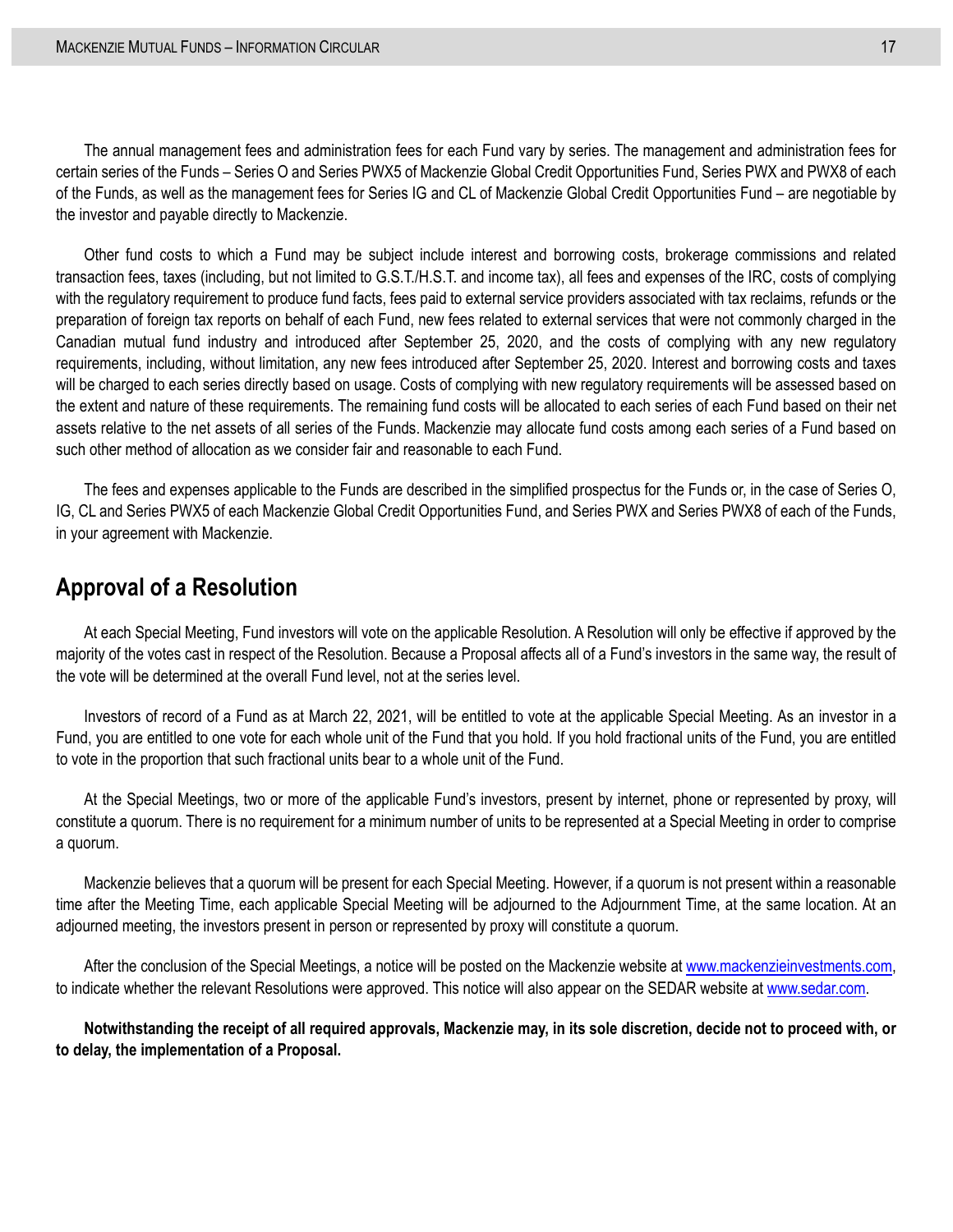### <span id="page-25-0"></span>**Voting Procedures**

#### **Voting by proxy**

**As an alternative to voting on a Proposal virtually at a Special Meeting, you have the right to appoint a person to attend a Special Meeting and act on your behalf. To do this, you must**

- **access www.secureonlinevote.com, enter the 12-digit control number that is located on your form of proxy, and follow the simple instructions on that website;**
- **fax your completed form of proxy to Market Connections at 1-888-496-1548 (toll free); or**
- **sign and date the form of proxy and return it using the postage-paid return envelope enclosed with this package.**

**The persons named in the forms of proxy are officers of Mackenzie. If you wish to appoint as your proxy a person other than the persons specified in the forms of proxy, you must write that person's name in the blank space provided for this purpose before you sign and return the form of proxy.**

**To be valid at a Special Meeting, your form of proxy must be received by 5:00 p.m. (Toronto Time) on May 7, 2021.**

You may use the form of proxy to specify whether the units registered in your name shall be voted **FOR** or **AGAINST** a Resolution. On any ballot, your units will then be voted for or against the Resolution, in accordance with the instructions you have provided. If you return the form of proxy without specifying how your proxy nominee is required to vote, then your units will be voted **FOR** a Resolution.

The form of proxy confers discretionary authority on the designated individuals relating to amendments to, or variations of matters identified in, the Notice attached to this Information Circular and relating to other matters that may properly come before the Special Meetings. As of the date of this Information Circular, Mackenzie is not aware of any such amendments, variations or other matters to come before the Special Meetings.

#### **Revocation of proxies**

If you have given a proxy for use at a Special Meeting, you may revoke it at any time prior to its use. In addition to revocation in any other manner permitted by law, you or your duly authorized attorney may revoke your proxy by delivering written notice to

- the head office of Mackenzie, which is located at 180 Queen Street West, Toronto, Ontario M5V 3K1, at any time up to and including the last business day preceding the day of the Special Meeting or adjournment thereof; or
- the Chair of the Special Meeting, on the day of the Special Meeting or the adjournment thereof.

# <span id="page-25-1"></span>**Interest of Mackenzie Financial Corporation in the Proposals**

Under the terms of the management agreement entered into with each Fund, Mackenzie has been appointed the manager of each Fund. Mackenzie is responsible for all general management and administrative services required by each Fund for day-to-day operations and providing, or causing to be provided by a sub-adviser, investment advisory services, including the following: managing the investment portfolio, providing investment analysis, providing investment recommendations, making investment decisions, and making brokerage arrangements relating to the purchase and sale of the investment portfolio units. Mackenzie also makes arrangements with dealers for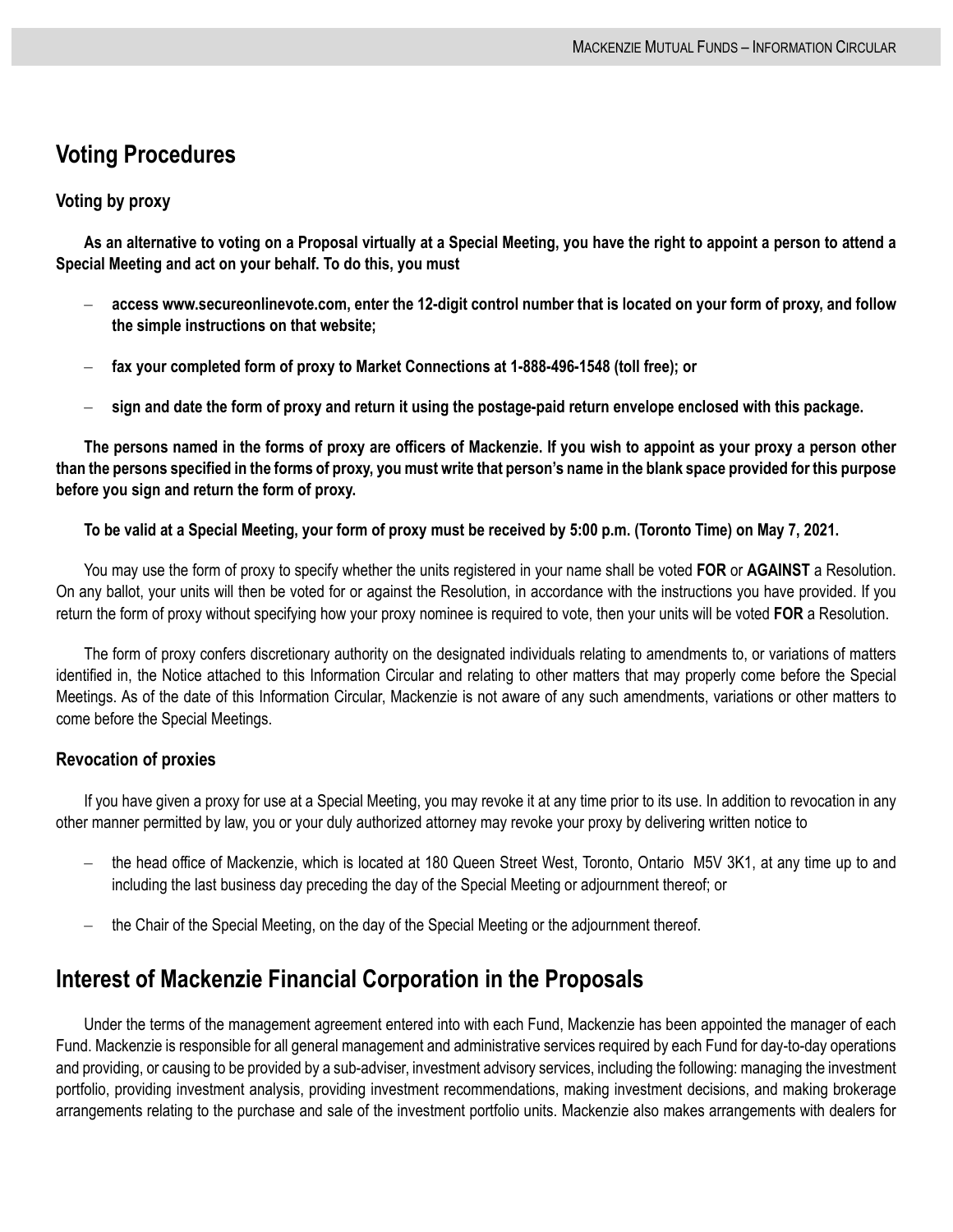the purchase of all units of each Fund. The management agreement continues in force from year to year unless terminated in accordance with the terms of that agreement.

As compensation for the investment management advice and other management services that it provides to each Fund, Mackenzie receives an annual management fee calculated in accordance with the terms of the management agreement. As compensation for Mackenzie directly providing the vast majority of the services required for each Fund to operate, other than certain fund costs and costs incurred by each Fund related to portfolio transactions, Mackenzie receives a fixed-rate administration fee calculated in accordance with the terms of the management agreement.

The management fees and administration fees paid by each Fund to Mackenzie for the year ended March 31, 2020, and the period from April 1, 2020 to March 8, 2021, including G.S.T. / H.S.T., are set out within this Information Circular under the subheadings "**Fees and Expenses**".

Additional details concerning the management fees and other expenses paid by each Fund in prior years are contained in its audited annual financial statements. You can obtain copies of these documents in any of the following ways:

- by calling Mackenzie, toll free, at 1-800-387-0614;
- by e-mailing Mackenzie at service@mackenzieinvestments.com;
- by accessing the Mackenzie website at www.mackenzieinvestments.com;
- by accessing the SEDAR website at www.sedar.com; or
- through your investment representative.

#### **Insiders of Mackenzie**

The name, municipality of residence and position of each of the directors and executive officers of Mackenzie are set out in the following tables.

#### **Directors of Mackenzie**

| <b>Name and Municipality of Residence</b> | <b>Position</b>                                                                                                                 |
|-------------------------------------------|---------------------------------------------------------------------------------------------------------------------------------|
| Barry S. McInerney<br>Toronto, Ontario    | Director; Ultimate Designated Person; Chairman, President and Chief Executive Officer<br>of Mackenzie;                          |
|                                           | previously Director, President and Chief Executive Officer of BMO Asset Management<br>Corp.                                     |
| Earl Bederman<br>Toronto, Ontario         | Director of Mackenzie; retired Founder & Chief Executive Officer, Investor Economics<br>Inc.                                    |
| Brian M. Flood<br>Toronto, Ontario        | Director of Mackenzie; retired Partner of Torys LLP                                                                             |
| Karen L. Gavan<br>Toronto, Ontario        | Director of Mackenzie; retired Director, President and Chief Executive Officer of<br><b>Economical Mutual Insurance Company</b> |
| Robert E. Lord<br>Toronto, Ontario        | Director of Mackenzie; retired Partner of Ernst & Young LLP                                                                     |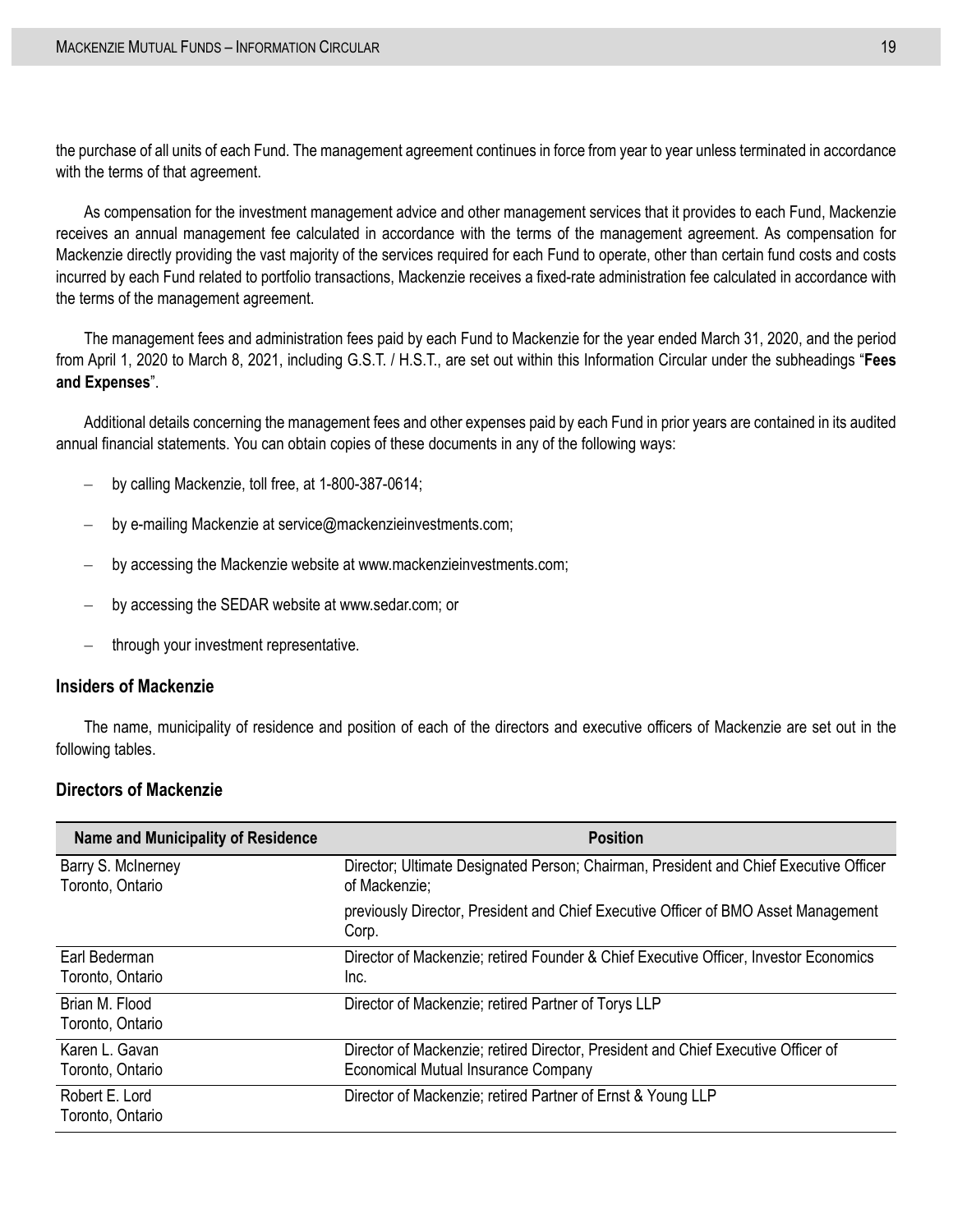| Name and Municipality of Residence    | <b>Position</b>                                                                                                                                                                         |
|---------------------------------------|-----------------------------------------------------------------------------------------------------------------------------------------------------------------------------------------|
| Paul G. Oliver<br>Markham, Ontario    | Director of Mackenzie; retired Partner of PricewaterhouseCoopers LLP                                                                                                                    |
| Mary L. Turner<br>Beamsville, Ontario | Director of Mackenzie; retired President, Chief Executive Officer and Director of<br>Canadian Tire Bank; retired Chief Operating Officer of Canadian Tire Financial<br>Services Limited |

### **Executive Officers of Mackenzie**

| <b>Name and Municipality of Residence</b> | <b>Position</b>                                                                                                                                                                                                                                                  |
|-------------------------------------------|------------------------------------------------------------------------------------------------------------------------------------------------------------------------------------------------------------------------------------------------------------------|
| Kristi Ashcroft                           | Senior Vice-President, Head of Product, Mackenzie                                                                                                                                                                                                                |
| Toronto, Ontario                          | previously, Vice-President, Senior Investment Director - Fixed Income, Mackenzie                                                                                                                                                                                 |
| Chris Boyle                               | Senior Vice-President, Institutional of Mackenzie;                                                                                                                                                                                                               |
| Toronto, Ontario                          | previously, Senior Vice-President Institutional of AGF Management                                                                                                                                                                                                |
| Gary Chateram                             | Senior Vice-President, Co-Head of Retail, Mackenzie                                                                                                                                                                                                              |
| Toronto, Ontario                          | previously, Regional Vice-President, Retail, Mackenzie                                                                                                                                                                                                           |
| <b>Michael Cooke</b>                      | Senior Vice-President, Head of Exchange Traded Funds of Mackenzie;                                                                                                                                                                                               |
| Toronto, Ontario                          | previously, Head of Distribution - Power of Invesco                                                                                                                                                                                                              |
| Cynthia Currie                            | Executive Vice-President and Chief Human Resources Officer of IGM Financial Inc. <sup>1</sup>                                                                                                                                                                    |
| Toronto, Ontario                          | previously, Vice-President, Corporate Services & Investments, Sun Life Financial Inc.                                                                                                                                                                            |
| Michael Dibden                            | Executive Vice-President, Chief Operating Officer of IGM Financial Inc. <sup>1</sup> , Mackenzie                                                                                                                                                                 |
| Toronto, Ontario                          | and Investors Group Inc. <sup>2</sup> ;                                                                                                                                                                                                                          |
|                                           | previously, Senior Vice-President, Technology, CIBC                                                                                                                                                                                                              |
| Ryan Dickey                               | Senior Vice-President, Co-Head of Retail, Mackenzie                                                                                                                                                                                                              |
| Toronto, Ontario                          | previously, Regional Vice-President, Retail, Mackenzie                                                                                                                                                                                                           |
| Rhonda Goldberg                           | Executive Vice-President, and General Counsel, IGM Financial Inc. <sup>1</sup> and Mackenzie;                                                                                                                                                                    |
| Toronto, Ontario                          | previously, Senior Vice-President and General Counsel of IGM Financial Inc., Senior<br>Vice-President, Client Regulatory Affairs of IGM Financial Inc. and Mackenzie;                                                                                            |
|                                           | prior thereto Senior Vice-President, Regulatory Affairs of Mackenzie; and Director,<br>Investment Funds and Structured Products Division of the Ontario Securities<br>Commission                                                                                 |
| Luke Gould<br>Winnipeg, Manitoba          | Executive Vice-President, Finance and Chief Financial Officer of IGM Financial Inc. <sup>1</sup> ,<br>Mackenzie and Investors Group Inc. <sup>2</sup> ; Director of Investors Group Financial Services<br>Inc. <sup>2</sup> and Investors Group Securities Inc.; |
|                                           | previously, Senior Vice-President and Chief Financial Officer of Mackenzie and<br>Investors Group Inc. <sup>2</sup>                                                                                                                                              |
| Steven Locke                              | Senior Vice-President and Chief Investment Officer, Fixed-Income and Multi-Asset                                                                                                                                                                                 |
| Toronto, Ontario                          | <b>Strategies</b>                                                                                                                                                                                                                                                |
|                                           | previously, Senior Vice-President, Investment Management of Mackenzie                                                                                                                                                                                            |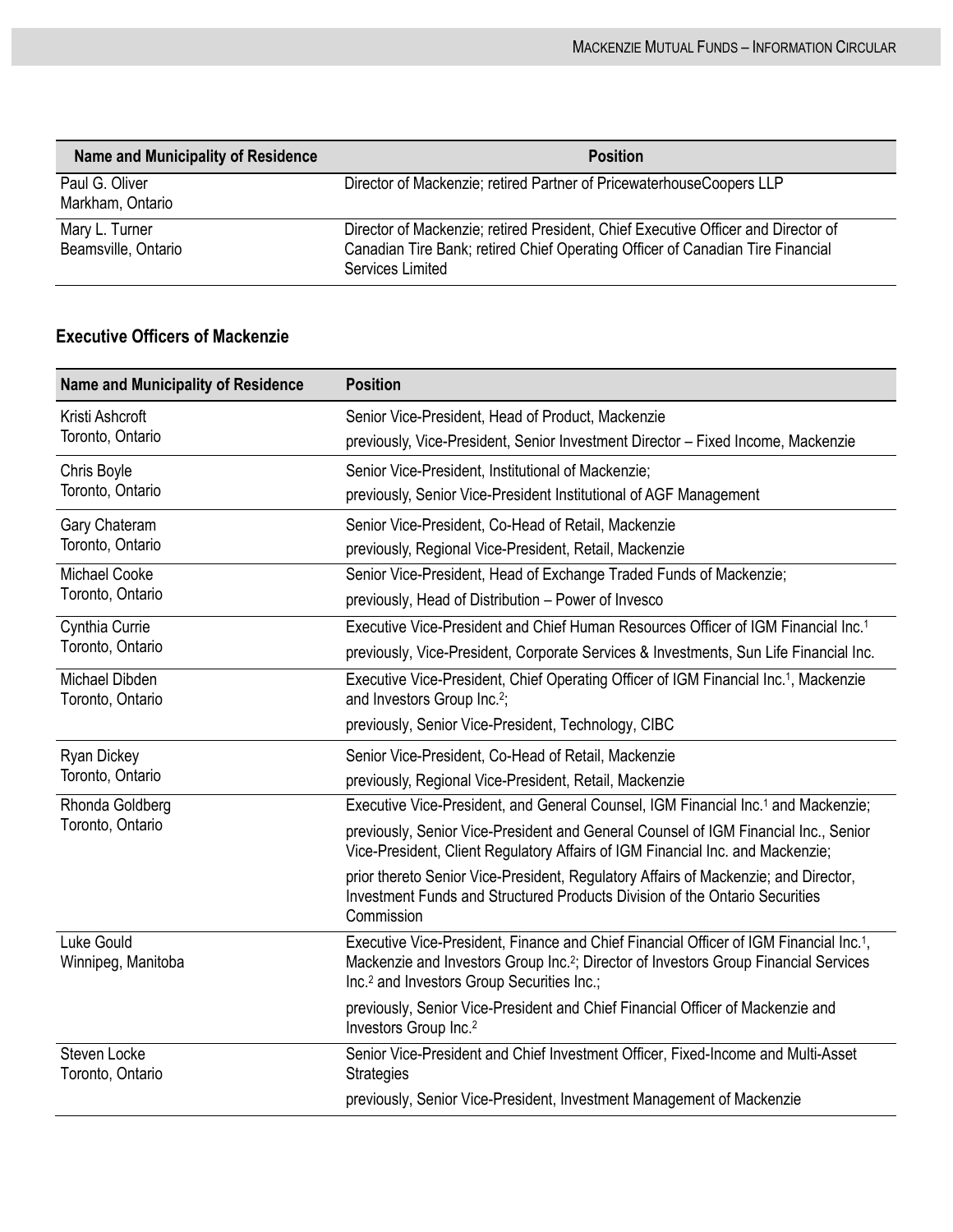| <b>Name and Municipality of Residence</b>   | <b>Position</b>                                                                                                                                                                                                                                                                     |
|---------------------------------------------|-------------------------------------------------------------------------------------------------------------------------------------------------------------------------------------------------------------------------------------------------------------------------------------|
| <b>Lesley Marks</b>                         | <b>Chief Investment Officer, Equities</b>                                                                                                                                                                                                                                           |
| Toronto, Ontario                            | Previously, Chief Investment Officer and Head of Investment Management of BMO<br>Private Wealth (Canada), prior thereto Chief Investment Strategist, BMO Private<br>Investment Counsel, prior thereto Chief Investment Officer and Portfolio Manager BMO<br>Global Asset Management |
| Barry S. McInerney<br>Toronto, Ontario      | Director of Mackenzie; Chairman, President and Chief Executive Officer of Mackenzie,<br>and Ultimate Designated Person;                                                                                                                                                             |
|                                             | previously Director, President and Chief Executive Officer of BMO Asset Management<br>Corp.                                                                                                                                                                                         |
| Douglas Milne<br>Toronto, Ontario           | Executive Vice-President, Chief Marketing Officer of IGM Financial Inc. <sup>1</sup> , Mackenzie<br>and Investors Group Inc. <sup>2</sup> ;                                                                                                                                         |
|                                             | previously, Vice-President, Marketing, TD Bank Group; and Vice-President, Marketing,<br>Cara Operations                                                                                                                                                                             |
| <b>Terry Rountes</b><br>Woodbridge, Ontario | Vice-President, Fund Services & Chief Financial Officer, Mackenzie Funds                                                                                                                                                                                                            |
| Gillian Seidler                             | Vice-President, Compliance and Chief Compliance Officer of Mackenzie;                                                                                                                                                                                                               |
| Toronto, Ontario                            | previously, Vice-President, Compliance, Mackenzie; and                                                                                                                                                                                                                              |
|                                             | prior thereto Assistant Vice-President, Compliance, Mackenzie                                                                                                                                                                                                                       |

#### **Notes**

1. Mackenzie parent company.

2. An affiliate of Mackenzie

#### **Interest of insiders in each Proposal**

None of the insiders of Mackenzie are paid or otherwise compensated or reimbursed for expenses by a Fund. Other than ownership of units of a Fund, none of the above individuals was indebted to, or had any transaction or arrangement with, a Fund during the most recently completed and publicly disclosed financial year of a Fund. No Fund has paid, or is obligated to pay, any remuneration to any director or officer of Mackenzie.

### <span id="page-28-0"></span>**Recommendation**

#### **Management's recommendation**

**Mackenzie, as the manager of each Fund, recommends that you vote in favour of each applicable Resolution.**

#### **Recommendation of the IRC regarding the Merger**

The governance of the Funds involves the Funds' IRC, which was formed to review, among other things, conflict-of-interest matters referred to it by Mackenzie, as manager of the Funds.

The IRC has reviewed the proposed Merger and the process to be followed in connection with the Merger, and has advised Mackenzie that, in the opinion of the IRC, the Merger achieves a fair and reasonable result for the Terminating Fund and its corresponding Continuing Fund.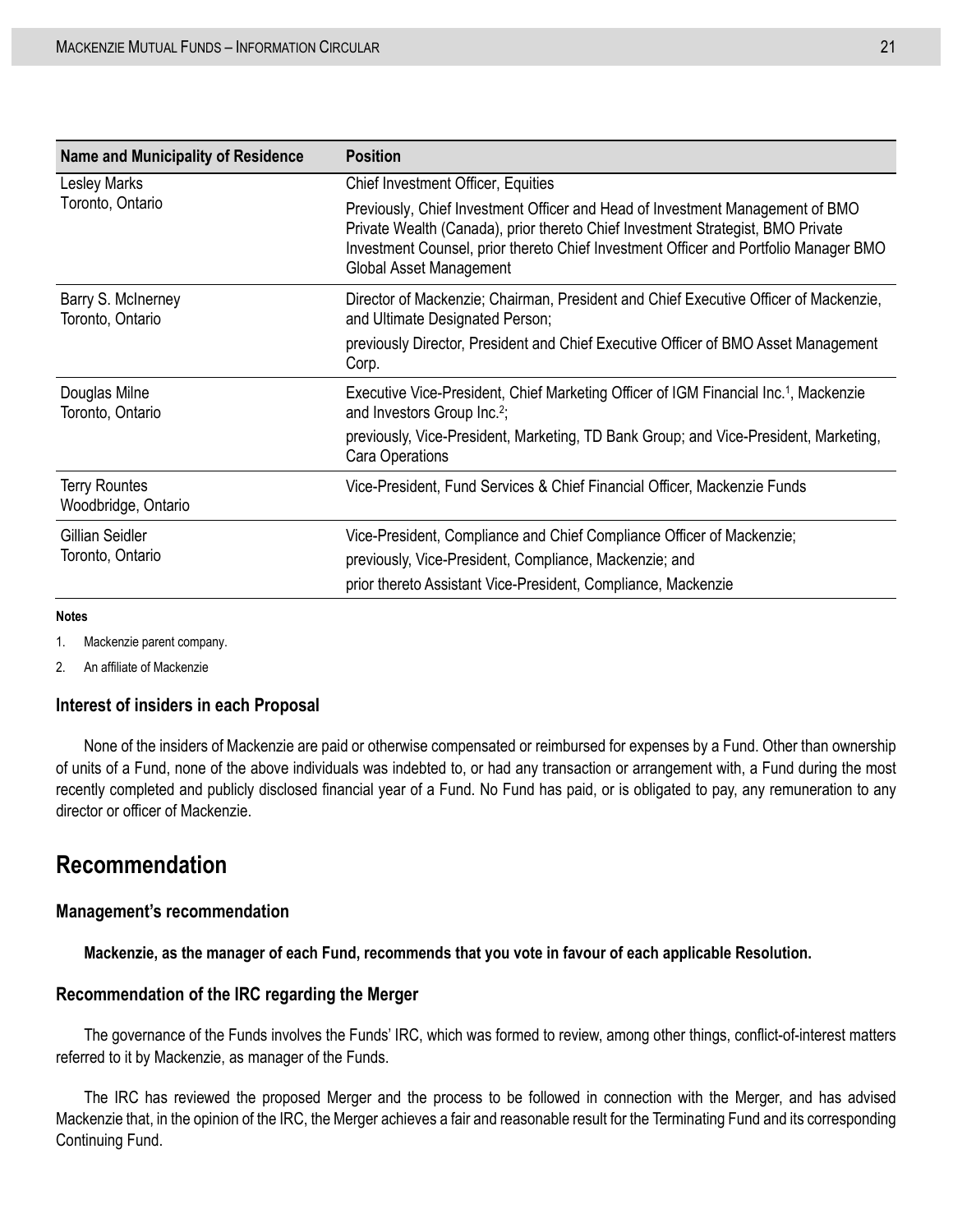**While the IRC has considered the proposed Merger from a conflict-of-interest perspective, it is not the role of the IRC to recommend that investors of the Fund vote in favour of the Merger. Investors should review the Merger independently and make their own decision.**

### <span id="page-29-0"></span>**Auditor**

The auditor of each Fund is Deloitte LLP.

### <span id="page-29-1"></span>**If You Do Not Wish to Participate in a Proposal**

If you do not wish to participate in a Proposal, you may instead redeem your units or switch to any other mutual fund offered under the applicable Fund's simplified prospectus at any time up to the close of business on the effective date of each Proposal. In this case, you may be subject to redemption charges as outlined in the applicable simplified prospectus, unless otherwise specified in this Information Circular. Please note, however, that if your Terminating Fund Units were purchased under an agreement with Mackenzie, information regarding switches or redemptions of such units is set out in your agreement. The tax consequences of any such redemption or switch will be as described in the applicable Fund's simplified prospectus.

### <span id="page-29-2"></span>**For More Information**

More information about each Fund (and the Continuing Fund in the case of the Merger) is contained in the relevant simplified prospectus, annual information form, most recently filed fund facts, most recent annual and interim financial statements and most recent management reports of fund performance. You can obtain copies of these documents in any of the following ways:

- by accessing the Mackenzie website at [www.mackenzieinvestments.com;](http://www.mackenzieinvestments.com/)
- by accessing the SEDAR website at www.sedar.com;
- by emailing Mackenzie at service@mackenzieinvestments.com;
- by calling Mackenzie, toll free, during normal business hours at 1-800-387-0614 (outside of Greater Toronto), 416-922-3217 (inside Greater Toronto), 1-800-387-0615 (Bilingual) or 1-888-465-1668 (Asian investor services);
- by faxing a request to Mackenzie at 416-922-5660 or, toll free, at 1-866-766-6623; or
- by mailing a request to Mackenzie at 180 Queen Street West, Toronto, Ontario M5V 3K1.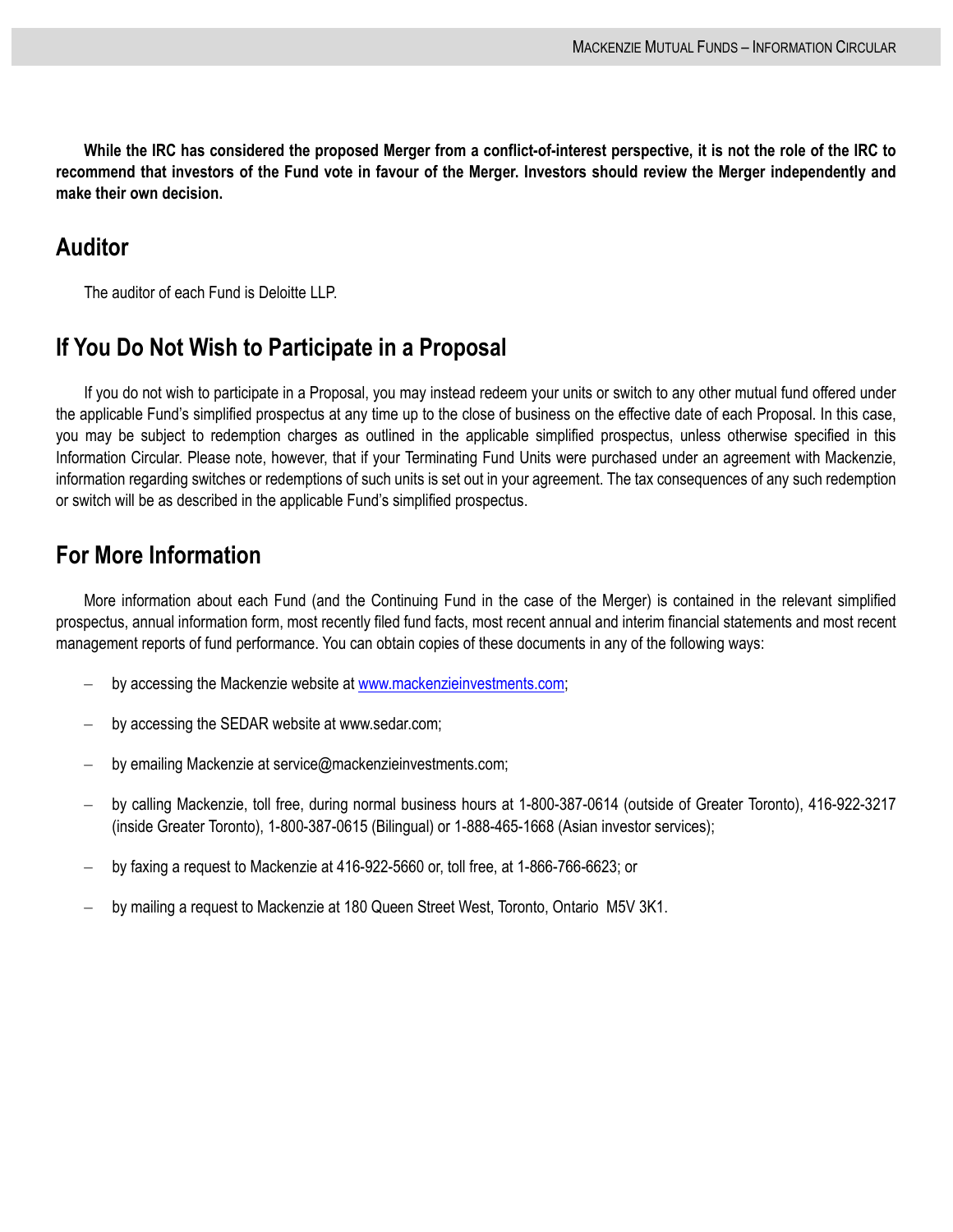# <span id="page-30-0"></span>**Certificates**

The contents of this Information Circular and its distribution have been approved by the Board of Directors of Mackenzie Financial Corporation as manager of each Fund.

By order of the Board of Directors of Mackenzie Financial Corporation, as manager of the Funds

By:

Nick Westlind **Secretary** 

April 5, 2021